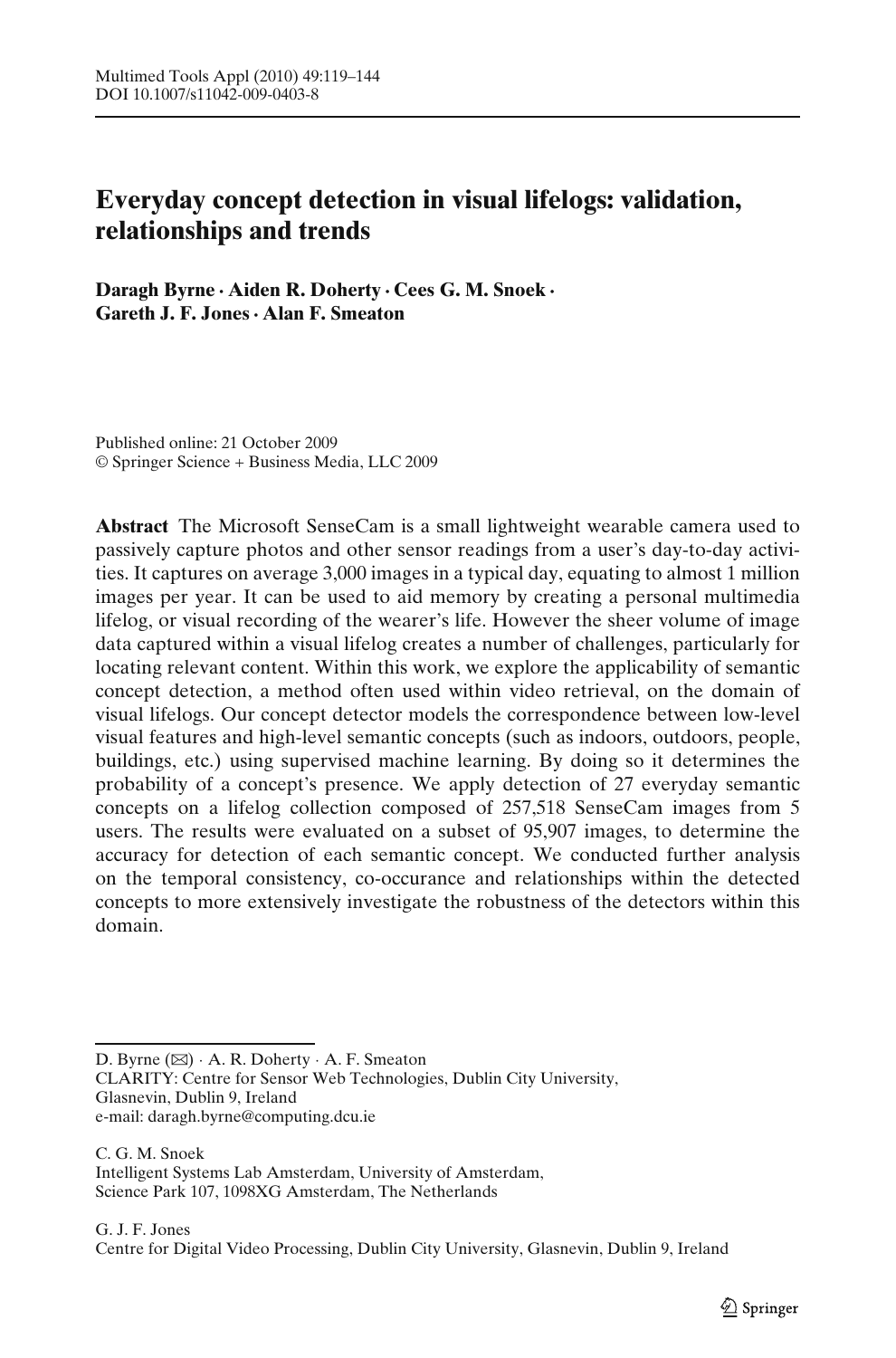**Keywords** Microsoft SenseCam **·**Lifelog **·** Passive photos**·** Concept detection **·** Supervised learning

## **1 Introduction**

Recording of personal life experiences through digital technology is a phenomenon we are increasingly familiar with: music players, such as iTunes, remember the music we listen to frequently; our web activity is recorded in web browsers' history; and we capture important moments in our life-time through photos and video [\[1](#page-21-0)]. This notion of digitally capturing our memories is known as lifelogging. While many steps have been taken towards managing such ever-growing lifelogging collections [\[9,](#page-21-0) [10](#page-22-0), [23](#page-22-0)], we are still far from achieving on-demand, rapid and easy access. This is mainly due to the fact that we cannot yet provide rapid, flexible access to content of interest from the collection.

The most obvious form of content retrieval is to offer refinement of the lifelog collection based on temporal information. Retrieval may also be enabled based on the low-level visual features of a query image. However, in order for such a search to be effective the user must provide a visual example of the content they seek to retrieve and there may be times when a user will not possess such an example, or that it may be buried deep within the collection. Augmentation and annotation of the collection with sources of context metadata is another method by which visual lifelogs may be made searchable. Using sources of context such as location or weather conditions has been demonstrated to be effective in this regard  $[4, 12]$  $[4, 12]$  $[4, 12]$  $[4, 12]$ . There are, however, limitations to these approaches as well, most importantly any portion of the collection without associated context metadata would not be searchable. Moreover, while information derived from sensors such as Bluetooth and GPS [\[4\]](#page-21-0) may cover the 'who' and the 'where' of events in an individual's lifelog, they do not allow for the retrieval of relevant content based on the 'what' of an event.

An understanding of the 'what' or the semantics of an event would be invaluable within the search process and would empower a user to rapidly locate relevant content. Typically, such searching is enabled in image tools like Flickr through manual user contributed annotations or 'tags', which are then used to retrieve visual content. Despite being effective for retrieval, such a manual process could not be practical within the domain of lifelogging, since it would be far too time and resource intensive given the volume of the collection and the rate at which it grows. Therefore we should explore methods for automatic annotation of visual lifelog collections.

One such method is concept detection, an often employed approach in video retrieval [\[26,](#page-22-0) [31,](#page-23-0) [35](#page-23-0)], which aims to describe visual content with confidence values indicating the presence or absence of object and scene categories. Although it is hard to bridge the gap between low-level features that one can extract from visual data and the high-level conceptual interpretation a user gives to this data, the video retrieval field has made substantial progress by moving from specific single concept detection methods to generic approaches. Such generic concept detection approaches are achieved by fusion of colour-, texture-, and shape-invariant features [\[13](#page-22-0), [14](#page-22-0), [17,](#page-22-0) [33](#page-23-0)], combined with supervised machine learning using support vector machines [\[5](#page-21-0), [34](#page-23-0)]. The emphasis on generic indexing by learning has opened up the possibility of moving to larger concept detector sets [\[19](#page-22-0), [32](#page-23-0), [36\]](#page-23-0). Unfortunately these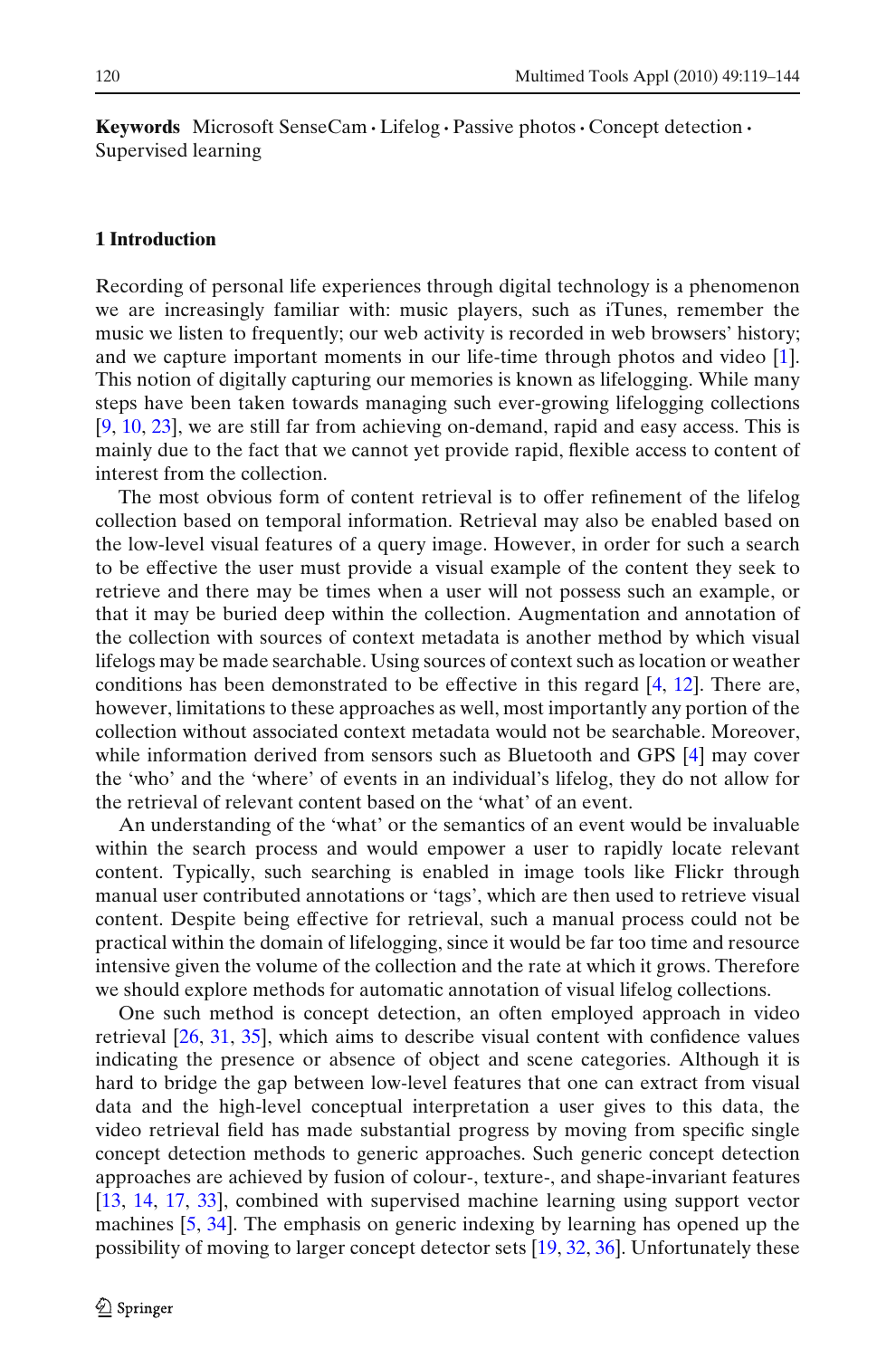concept detector sets are optimized for the (broadcast) video domain only, and their applicability to other domains such as visual lifelog collections is unclear but is the focus of this work.

Visual lifelog data, and in particular Microsoft SenseCam data—the source for our investigation—is markedly different from typical video or photographic data and presents a significantly more challenging domain for visual analysis. SenseCam images tend to be of low quality owing to: their lower visual resolution; their use of a fisheye lens which distorts the image somewhat but increases the field of view; and the absence of a lens aperture resulting in many images being much darker or brighter than desired for optimal visual analysis. Also, almost half of the images are generally found to contain non-desirable artefacts such as grain, noise, blurring or light saturation [\[15\]](#page-22-0). Thus we have conducted an investigation to determine if semantic concept detection methods translate to the novel domain of lifelogs and to determine the degree of robustness, precision and reliability that can be achieved with these approaches on such collections. This investigation, and the results as reported, build upon work previous reported in Byrne et al. [\[3](#page-21-0)]. Further to this prior work, here we present extended results and analysis on the reliability of concept detection within the domain of visual lifelogs. Additionally, we explore some aspects of a lifelog, such as temporal consistency and its spatiotemporal nature that may lead to further enhancements of the robustness of concept detection within lifelog archives.

The rest of this paper is organised as follows: first we outline how we applied concept detection to images captured by the SenseCam lifelogging device (Section 2); then we quantitatively describes how accurate our models are in detecting concepts (Section [3\)](#page-8-0); we next examine the temporal consistency (Section [4\)](#page-12-0) and co-occurences (Section [5\)](#page-15-0); finally we summarise this work and outline potentially interesting future endeavours for concept detection within the domain of lifelogging (Sections [6](#page-19-0) and [7\)](#page-20-0).

## **2 Concept detection requirements in the visual lifelog domain**

The major requirements for semantic concept detection on visual lifelogs are as follows: a) the identification of everyday concepts; b) the identification of positive and negative examples; and c) reliable and accurate detection. We now discuss how we followed these steps with respect to lifelog images captured by a SenseCam.

## 2.1 Use case: concept detection in SenseCam images

To study the applicability of concept detection in the lifelog domain we make use of a device known as the SenseCam. Microsoft Research in Cambridge, UK, have developed the SenseCam as a small wearable device that passively captures a person's day-to-day activities, as a series of photographs and readings from inbuilt sensors [\[18\]](#page-22-0). It is typically hung from a lanyard around the neck and, so it provides a 'first person view' on the activities that the wearer is engaged in (Fig. [1\)](#page-3-0). Anything in the view of the wearer can be captured by the SenseCam owing to its fisheye lens. The SenseCam contains several built-in sensors which are designed to monitor the environment of the wearer. These are: a three-axis accelerometer—to detect movement of the wearer; a passive infrared sensor—to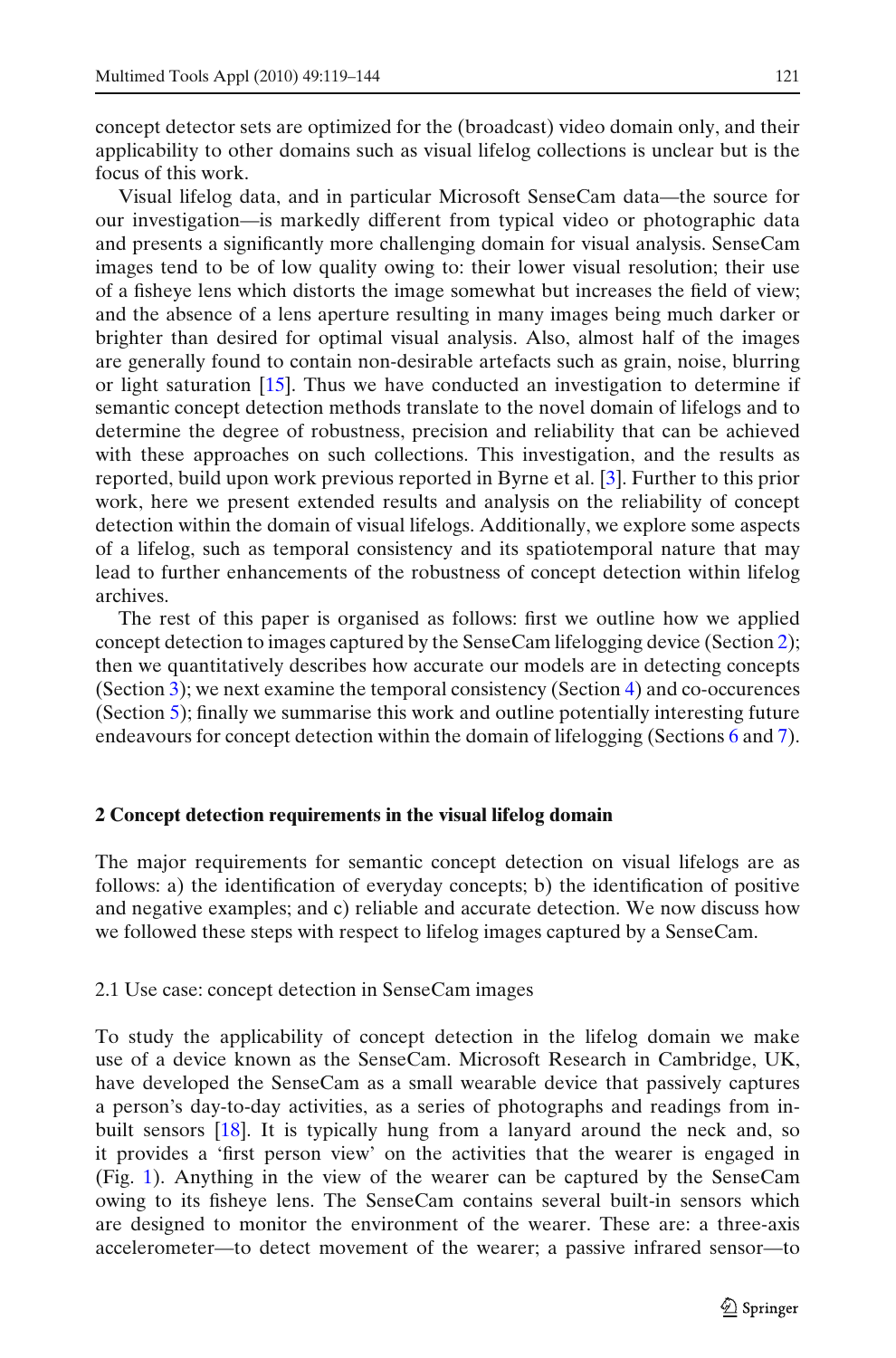

<span id="page-3-0"></span>**Fig. 1** The Microsoft SenseCam (*Inset*: right as worn by a user)

detect bodies in front of the wearer; light sensor—to detect changes in light level such as when moving from indoors to outdoors; and an ambient temperature sensor. At a minimum the SenseCam will automatically take a new image approximately every 50 seconds, but sudden changes in the environment of the wearer, detected by onboard sensors, triggers more frequent photo capture. It can capture a typical day without interruption as the battery is sufficient to last for 18 hours and can be recharged fully overnight. The SenseCam can take an average of 3,000 images in a typical day and, as a result, a wearer can very quickly build large and rich photo collections. Within a year, the lifelog photoset will grow to approximately 1 million images.

Beyond simple triggering of capture by the onboard sensors, the device does not currently support more intelligent or efficient capture of images. As such, the device seeks to capture as much detail about the activities in which a user engages by sampling them at high frequency. With no external control over the decision to capture or the possibility for more selective capture, we must consider means by which we can intelligently determine which of the large number of images produced by this capture mechanism will offer utility. In order to achieve this, we explore a post-processing step, semantic concept detection, through which such understanding of the visual frames can be garnered. We expect that semantic concept detection can ultimately be employed in order to filter, reduce and retrieve the content contained within a visual lifelog. However the motivation of this work is not to immediately offer such functionality but rather to first establish that such techniques translate to this domain and these collections with sufficient success to offer utility.

# 2.2 Collection overview

In order to evaluate concept detection, we amassed a large and diverse dataset, comprised of 257,518 SenseCam images. These images were gathered by five individual users during five distinct timeframes, and so there was no overlap between the periods captured across each user's dataset. A breakdown of the collection is illustrated in Table [1.](#page-4-0) It is worth noting that not all collections featured the same physical surroundings. Often collections contained large changes resulting from shifts in location, user behaviour, and/or environments.

# 2.3 Determining LifeLog concepts

Current approaches to semantic concept detection require the provision of a set of positive and a set of negative labelled exemplar images for each concept. These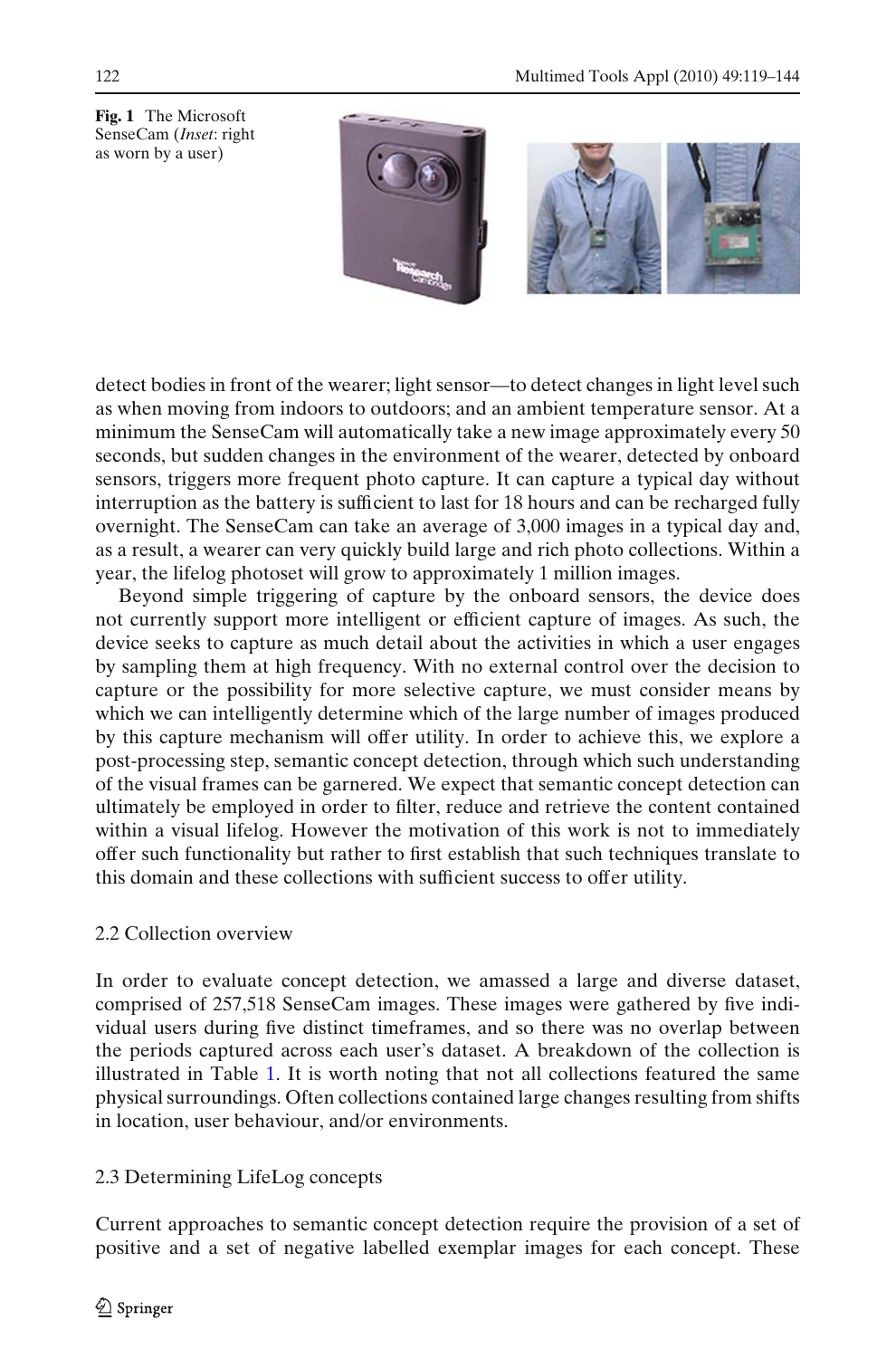| User           | Total images | Number of positive examples | Days    |
|----------------|--------------|-----------------------------|---------|
|                |              | of concepts provided        | covered |
|                | 79,595       | 2,180                       | 35      |
| $\overline{2}$ | 76,023       | 9,436                       | 48      |
| 3              | 40,715       | 28,023                      | 25      |
| $\overline{4}$ | 42,700       | 27,223                      | 21      |
| 5              | 18,485       | 11,408                      | 8       |
| Total          | 257,518      | 78,270                      | 137     |

<span id="page-4-0"></span>**Table 1** An overview of the image collection used

are then used by a classifier system to train and develop a model for the concept (see Section [2.4.](#page-6-0) As part of this investigation, we first had to identify the concepts present within the collection for which we wanted to develop detection models, and for which a set of training examples would be collected. In order to determine the typical concepts within the collection, a subset of each user's SenseCam images were visually inspected by playing them sequentially at an accelerated speed. A list of concepts previously used in video retrieval [\[26](#page-22-0), [32](#page-23-0)] and agreed upon as applicable to a SenseCam collection were used as a starting point. As a new identifiable 'concept' was uncovered within the collection it was added to this list. Each observed repetition of the concept gave it additional weight and ranked it more highly for inclusion. Over 150 common concepts were identified in this process. Next, it was decided that the most representative (i.e. everyday) concepts should be selected and as such the candidates were then narrowed to just 27 core concepts through iterative review and refinement. Criteria for this refinement included the generalisability of the concept across collections and users. For example, the concepts 'mountain' and 'snow' occurred in User 1's collection frequently but could not be considered as an everyday concept as it was not present in the remaining collections. The collection owners were involved throughout the review process and were asked for feedback in negotiating the final selections. The 27 concepts represent a set of everyday core concepts most likely to be collection-independent, which should consequently be robust with respect to the user and setting. We were not motivated to select those concepts which would offer most utility in filtering or retrieval, but rather those which were most likely to occur in all collections and thereby enable robust evaluation of the applicability of semantic concept detection within the domain of visual lifelogs, in which such techniques have not previously been explored. These core concepts are outlined in Fig. [2](#page-5-0) using visual examples from the collection. Some concepts are clearly related (e.g. it is logical to expect that 'buildings' and 'outdoors' would cooccur) and as such it is important to note that each image may contain multiple (often semantically related) concepts. This aspect of the collection and of semantic concepts is further discussed in Section [5.](#page-15-0)

A large-scale manual annotation activity was undertaken to provide the required positive and negative labelled image examples. As annotating the entire collection was impractical and given that SenseCam images tend to be temporally consistent, the collection was skimmed by taking every fifth image. As by their nature lifelog images are highly personal, it is important for privacy reasons that it was only the owner of the lifelog images who labels his or her images. Therefore, collection owners annotated their own SenseCam images for the presence of each of the 27 concepts and this provided them an opportunity to remove any portion of their collection they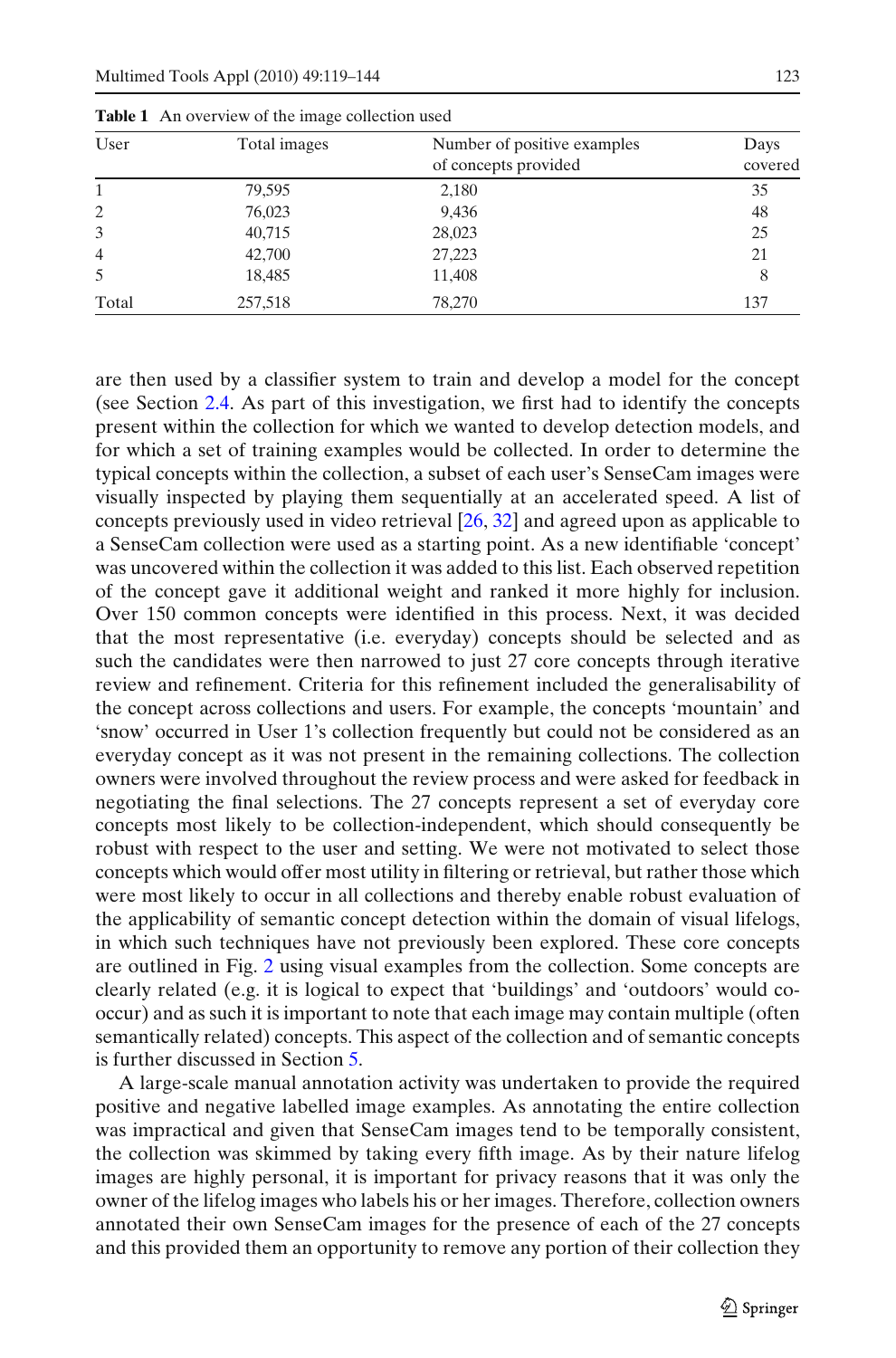<span id="page-5-0"></span>



did not wish to have included as part of this study. All users covered their entire skimmed collection with the exception of User 1, who only partially completed the annotation process on a subset of his collection. The number of positive examples for each concept and for each user is presented in Table [2.](#page-6-0)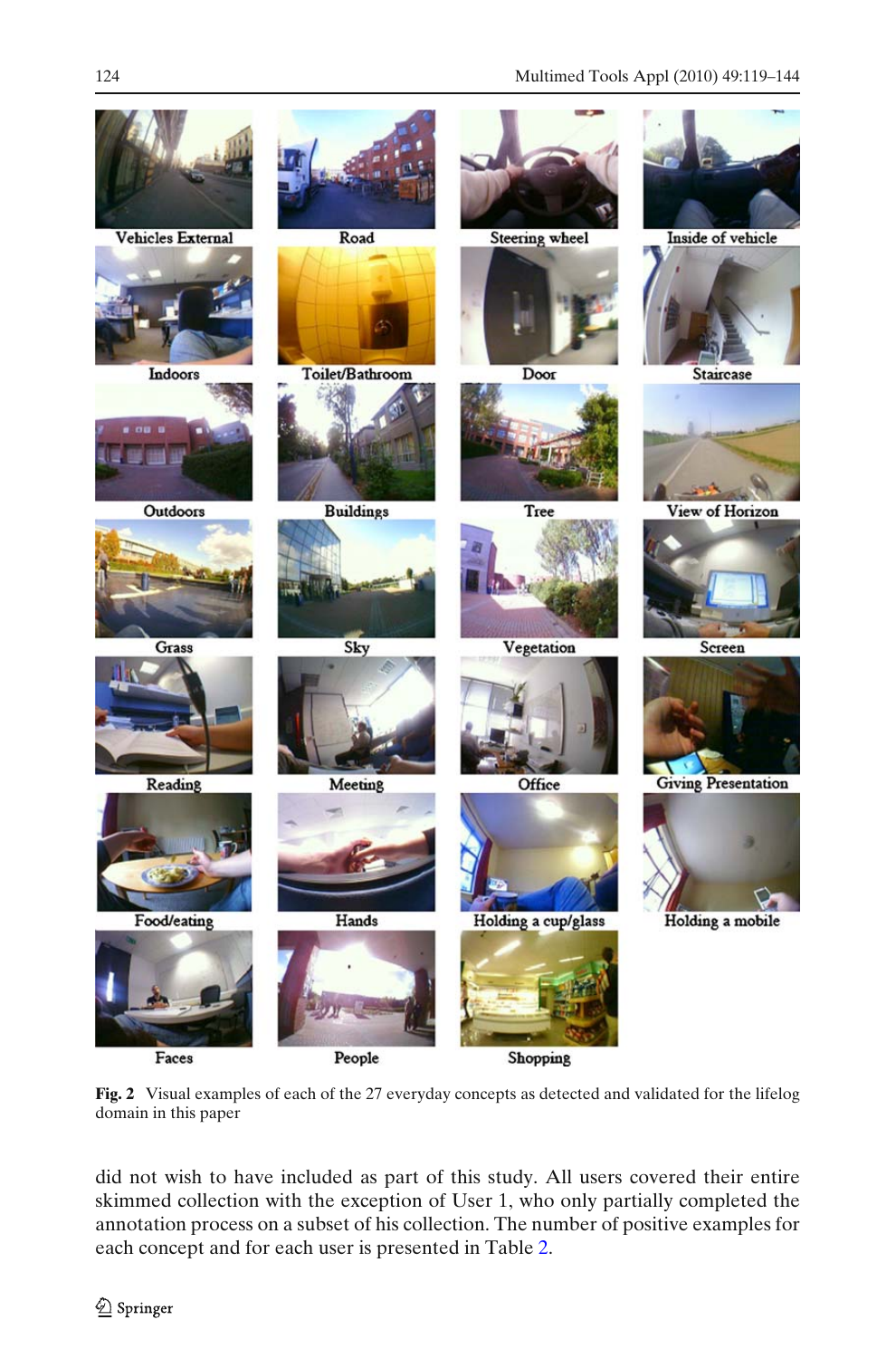| Concept / User                                              | $\mathbf{1}$     | $\overline{2}$ | 3              | $\overline{4}$ | 5                | All    |
|-------------------------------------------------------------|------------------|----------------|----------------|----------------|------------------|--------|
| Indoors                                                     | 1,093            | 1,439          | 6,790          | 6,485          | 3,480            | 19,287 |
| Hands                                                       | 1                | 17             | 4,727          | 3,502          | 2,402            | 10,649 |
| Screen (computer/laptop)                                    | 7                | 1,101          | 4,699          | 2,628          | 2,166            | 10,601 |
| Office                                                      | $\overline{7}$   | 78             | 4,759          | 2,603          | 336              | 7,783  |
| People                                                      | $\overline{0}$   | 1,775          | 573            | 3,396          | 889              | 6,633  |
| Outdoors                                                    | 250              | 915            | 1,248          | 812            | 67               | 3,292  |
| Faces                                                       | $\Omega$         | 553            | 101            | 1,702          | 662              | 3,018  |
| Meeting                                                     | $\theta$         | 808            | $\overline{0}$ | 1,233          | 355              | 2,396  |
| Inside of vehicle, not driving<br>(e.g. airplane, car, bus) | 257              | 1,326          | 420            | 223            | $\boldsymbol{0}$ | 2,226  |
| Food (eating)                                               | $\overline{0}$   | 795            | 349            | 870            | 129              | 2,143  |
| <b>Buildings</b>                                            | 140              | 49             | 981            | 621            | 62               | 1,853  |
| Sky                                                         | $\overline{0}$   | 202            | 720            | 525            | 66               | 1,513  |
| Road                                                        | 125              | $\overline{0}$ | 231            | 648            | 4                | 1,008  |
| Tree                                                        | 24               | 44             | 378            | 469            | 42               | 957    |
| Newspaper/Book (reading)                                    | $\theta$         | 85             | 13             | 520            | 309              | 927    |
| Vegetation                                                  | $\Omega$         | 3              | 255            | 468            | 52               | 778    |
| Door                                                        | 28               | $\overline{0}$ | 279            | 128            | 144              | 579    |
| Vehicles (external view)                                    | 33               | $\overline{0}$ | 322            | 121            | 4                | 480    |
| Grass                                                       | $\overline{0}$   | 122            | 99             | 190            | 33               | 444    |
| Holding a cup/glass                                         | $\Omega$         | $\overline{0}$ | 21             | 353            | 44               | 418    |
| Giving presentation / Teaching                              | $\overline{0}$   | 43             | $\overline{0}$ | 309            | $\overline{0}$   | 352    |
| Holding a mobile phone                                      | $\theta$         | $\overline{4}$ | 54             | 28             | 147              | 233    |
| Shopping                                                    | $\theta$         | 75             | 102            | 48             | 3                | 228    |
| Steering wheel (driving)                                    | 208              | $\overline{0}$ | $\theta$       | $\Omega$       | $\Omega$         | 208    |
| Toilet/Bathroom                                             | 6                | $\overline{0}$ | 75             | 93             | $\theta$         | 174    |
| Staircase                                                   | $\boldsymbol{0}$ | $\mathfrak{2}$ | 26             | 48             | 11               | 87     |
| View of horizon                                             | 1                | $\overline{0}$ | 1              | $\overline{0}$ | $\mathbf{1}$     | 3      |
| Total annotated                                             | 16,111           | 14,787         | 8,593          | 8,208          | 3,697            | 51,396 |

<span id="page-6-0"></span>**Table 2** An outline of the 27 concepts and the number of positive examples per concept and per user

# 2.4 Concept detection process

Our everyday concept detection process is composed of three stages: 1) supervised learning, 2) visual feature extraction, and 3) feature and classifier fusion. Each of these stages uses the implementation detailed below.

*Supervised Learner:* We perceive concept detection in lifelogs as a pattern recognition problem. Given pattern **x**, part of an image *i*, the aim is to obtain a probability measure, which indicates whether semantic concept  $\omega_j$  is present in image *i*. Similar to [\[19](#page-22-0), [31](#page-23-0), [35](#page-23-0), [36](#page-23-0)], we use the Support Vector Machine (SVM) framework [\[34](#page-23-0)] for supervised learning of concepts. Here we use the LIBSVM implementation [\[5\]](#page-21-0) with radial basis function and probabilistic output [\[24](#page-22-0)]. We obtain good SVM settings by using an iterative search on a large number of parameter combinations.

*Visual Feature Extraction:* For visual feature extraction we adopt the well-known codebook model, see e.g. [\[20](#page-22-0)], which represents an image as a distribution over codewords. We follow [\[33\]](#page-23-0) to build this distribution by dividing an image in several overlapping rectangular regions. We employ two visual feature extraction methods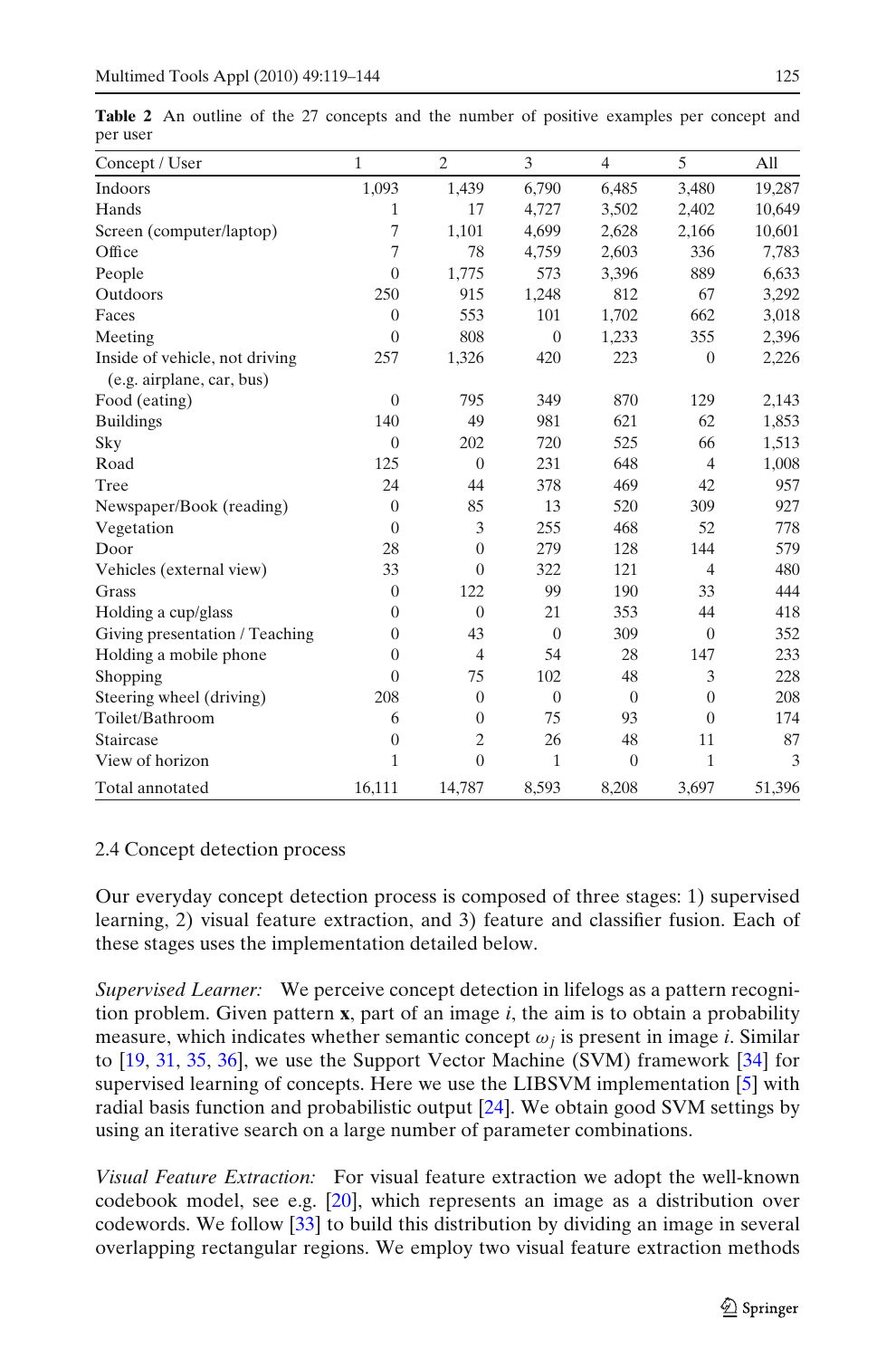to obtain two separate codebook models, namely: 1) *Wiccest features*, which rely on natural image statistics and are therefore well suited to detect natural sceneries, and 2) *Gabor features*, which are sensitive to regular textures and colour planes, and therefore well suited for the detection of man-made structures. Both these image features measure coloured texture.

Wiccest features [\[13\]](#page-22-0) utilise natural image statistics to model texture information. Texture is described by the distribution of edges in a certain image region. Hence, a histogram of a Gaussian derivative filter is used to represent the edge statistics. It was shown in [\[14](#page-22-0)] that the complete range of image statistics in natural textures can be well modeled with an integrated Weibull distribution, which in turn can be characterised by just 2 parameters. Thus, 2 Weibull parameter values for the *x*-edges and *y*-edges of the three colour channels yields a 12-dimensional descriptor. We construct a codebook model from this low-level region description by computing the similarity between each region and a set of 15 predefined semantic colourtexture patches (including e.g. sand, brick, and water), using the accumulated fraction between their Weibull parameters as a similarity measure [\[33](#page-23-0)]. We perform this procedure for two region segmentations, two scales, the *x*- and the *y*-derivatives, yielding a codebook feature vector of 120 elements we term **w**.

Gabor filters may be used to measure perceptual surface texture in an image [\[2\]](#page-21-0). Specifically, Gabor filters respond to regular patterns in a given orientation on a given scale and frequency. In order to obtain an image region descriptor with Gabor filters we follow these three steps: 1) parameterise the Gabor filters, 2) incorporate colour invariance, and 3) construct a histogram. First, the parameters of a Gabor filter consist of orientation, scale and frequency. We use four orientations, 0◦, 45◦, 90◦, 135◦, and two (scale, frequency) pairs: (2.828, 0.720), (1.414, 2.094). Second, colour responses are measured by filtering each colour channel with a Gabor filter. The  $W$  colour invariant is obtained by normalizing each Gabor filtered colour channel by the intensity [\[17](#page-22-0)]. Finally, a histogram is constructed for each Gabor filtered colour channel. We construct a codebook model from this low-level region description by again computing the similarity between each region and a set of 15 predefined semantic colour-texture patches, where we use histogram intersection as the similarity measure. Similar to the procedure for **w**, this yields a codebook feature vector of 120 elements we term **g**.

*Feature and Classifier Fusion:* As the visual features **w** and **g** emphasise different visual properties, we consider them independent. Hence, much is to be expected from their fusion. We employ fusion both at the feature level as well as the classifier level. Although the vectors **w** and **g** rely on different low-level feature spaces, their codebook model is defined in the same codeword space. Hence, for feature fusion we can concatenate the vectors **w** and **g** without the need to use normalisation or transformation methods. This concatenation yields feature vector **f**.

For each of the feature vectors in the set  $\{w, g, f\}$  we learn a supervised classifier. Thus for a given image  $i$  and a concept  $\omega_j$ , we obtain three probabilities, namely:  $p(\omega_i|w_i)$ ,  $p(\omega_i|g_i)$ , and  $p(\omega_i|f_i)$ , based on the same set of labelled examples. To maximize the impact of our labelled examples, we do not rely on supervised learning in the classifier fusion stage. Instead, we employ average fusion of classifier proba-bility scores, as used in many visual concept detection methods [\[19](#page-22-0), [31,](#page-23-0) [35,](#page-23-0) [36](#page-23-0)]. After classifier fusion we obtain our final concept detection score, which we denote  $p(\omega_{ii})$ .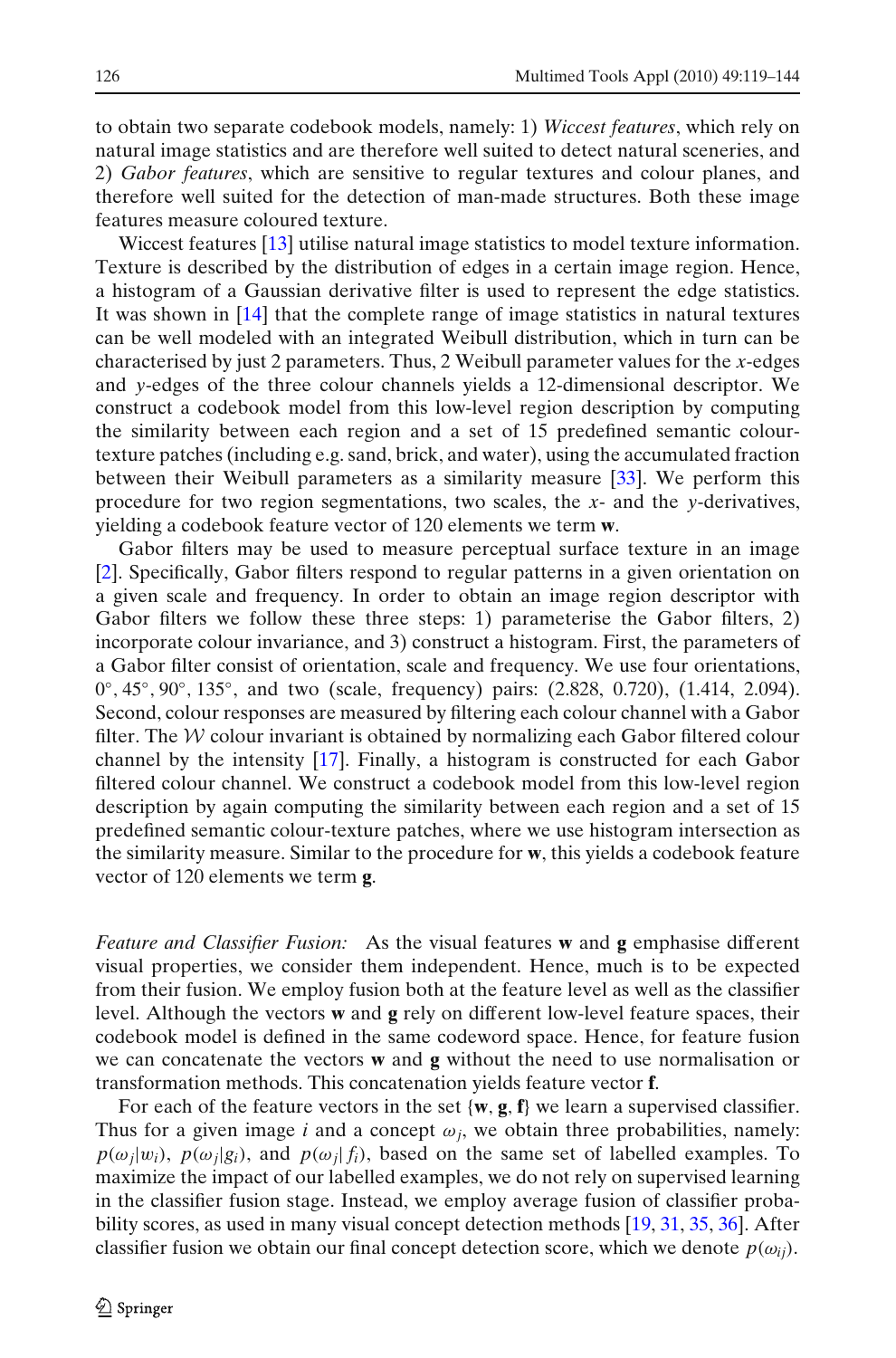## <span id="page-8-0"></span>**3 Validation of everyday concept detection**

The concept detection process yielded for each frame in the corpus and for each semantic concept, a probability of its presence in the range of 0..1. Although we have trained the detectors using known examples of a given concept, this does not guarantee its reliability, particularly given the variable quality of images in this domain. As such we undertook an evaluation and groundtruthing effort on the system outputs to determine the precision and recall of the developed detectors and additionally to assess the applicability and utility of semantic concept detection within this domain. We now outline the steps taken to manually judge the outputs and then we discuss the outcomes.

# 3.1 Manual judgements of system outputs

In order to validate the probabilities of a concept's presence, we manually judged a subset of the collection. To facilitate this manual judgement we converted the probabilities in the range of 0..1 into a binary decision of its presence. To make this binary determination, we employed the Kapur automatic thresholding technique [\[21](#page-22-0)] which simultaneously selects a threshold value for each concept and divides the collection into those images considered to contain the concept and those which do not. Since this entropy based non-parametric method does not require any training, it can be applied easily to such a broad collection. We consider any images above the threshold value to be positive and those below as negative examples of that concept. Nine participants manually judged a subset of system positive and negative examples for each concept. In order to judge the intercoder reliability the consistency, and accuracy of each annotator's performance—50 positive and 50 negative examples per concept were randomly selected for judgment by all of the 9 annotators. Additionally, per concept, another 150 system-judged positive and negative frames were randomly selected and assigned to every annotator. This resulted in almost 1400 positive and negative unique images per concept to be judged by the 9 annotators (50 to be judged by all 9 plus  $9 \times 150$  individual judgments).

To support this judgment process a custom annotation tool was developed. Participants were presented with a tiled list of images and given instructions on how to appropriately judge them against each concept. Users simply clicked an image to mark it as a positive match to the provided concept. For each concept both systemjudged positive and negative images were presented in tandem and were randomly selected from the total pool of judgments to be made. Annotating in this fashion allowed a total of 95,907 judgments made across all users on 70,659 unique concept validation judgments (which used 58,785 unique images). This yielded a detailed validation of both the images considered positive and negative for each concept.

An understanding of this 'intercoder agreement' is important as it validates the reliability of the overall annotation process and the performance of the annotators in general. This allows us to ensure that the outcome of the validation process is wholly reliable. The intercoder reliability was determined to be 0.68 for all judgments completed using Fleiss's Kappa [\[11\]](#page-22-0). As such the annotations provided by these participants are consistent and demonstrate high intercoder agreement. Examination at the concept level shows 18 of the 27 concepts had at minimum 0.6 agreement which is substantial according to Landis and Koch [\[22\]](#page-22-0). While examination of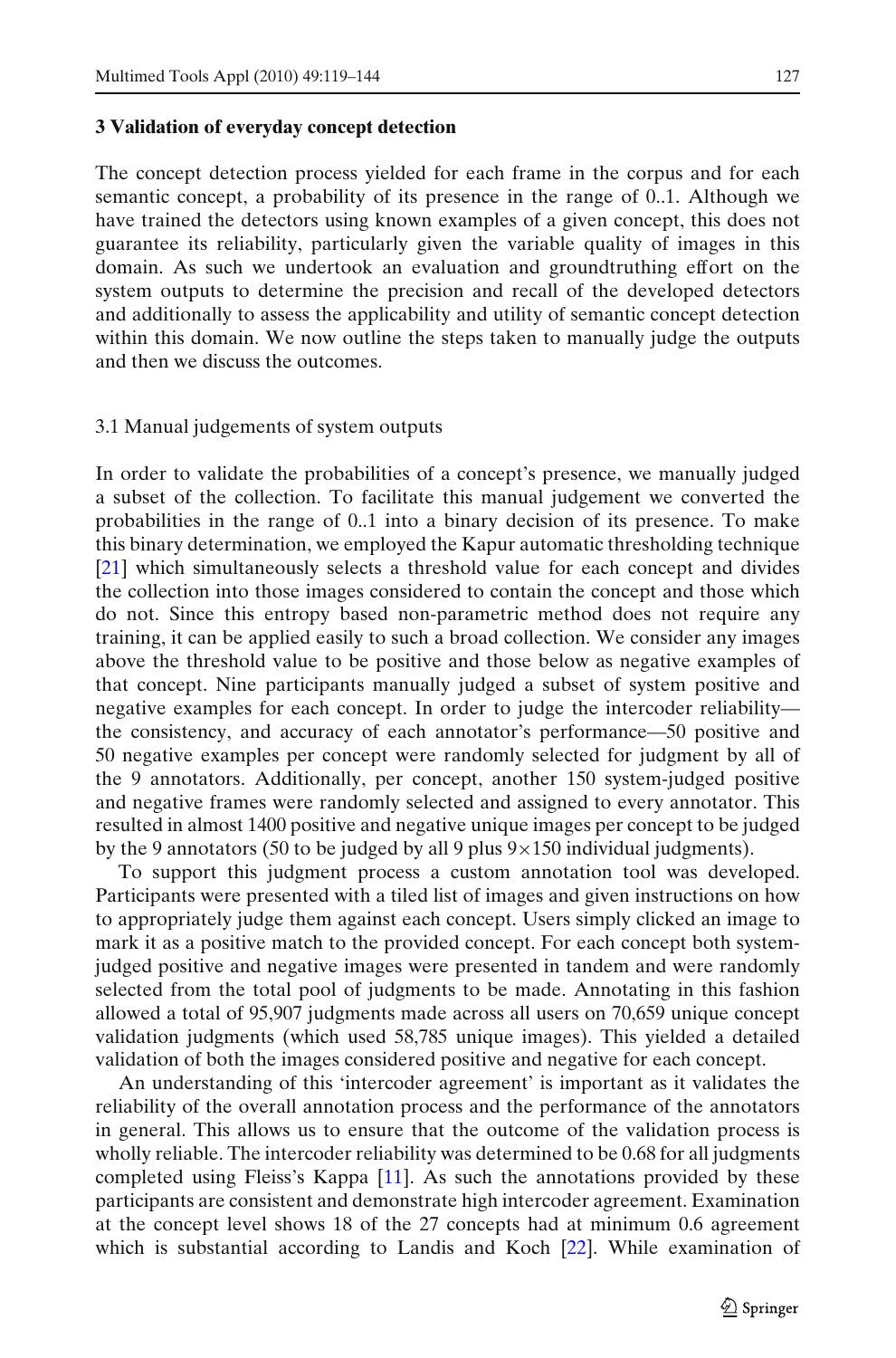individual concepts reveals some variability in inter-rater reliability and a lower than anticipated agreement for a minority of the concepts  $(k=0.64$  average overall; minimum 0.37 (view of horizon); maximum 0.86 (steering wheel)), given that the number of judgments made per annotator was large, this may have had the effect of reducing the overall magnitude of the value. We believe that the agreement between the annotators is sufficiently reliable to use these judgments to validate the automatically detected concepts.

#### 3.2 Analysis of system results

From the 95,907 judged results, 72,143 (75%) were determined to be correctly classified by the system. This figure, however, includes both positive and negative images for a concept as determined by the system. Of all those judgments, the system correctly identified 57% of true positives overall. 93% of system negatives were correct, meaning that only 7% of true positives were missed across all the concepts in the dataset.

Given the variation in complexity of the concepts and in the level of semantic knowledge they attempt to extract, it is unsurprising that there is notable differences in their performance and accuracy. Furthermore, the quality, variance and number of training examples will impact on the performance of an individual concept detector and as such these may be factors in their differing performances. This is outlined in Table [3](#page-10-0) where rows are ordered by concept performance. From this it is clear that the 'indoor' detector worked best, with several other concepts providing similarly high degrees of accuracy. These include the 'steeringWheel', 'office', 'shopping', and 'screen' concepts. It is also interesting to note from Table [3,](#page-10-0) that with the exception of the 'indoor' concept, there are very few missed true positive examples in our large set of judged images. As the images were collected from 5 separate users it is interesting to explore the degree of variance in the performance between concepts (in terms of true positives). The performance ranged from 46% to 72%, but as illustrated in Fig. [3,](#page-10-0) the deviation in performance is not so large when the number of concept training samples provided to the system is considered (the blue dashed line at the bottom of Fig. [3\)](#page-10-0).

There exists a strong correlation of 0.75 between the number of examples provided by each user to the system and the actual system classification results on the set of 95,907 judged results. We can explore this point further by examining the bottom 5 performing concepts, namely; 'holdingPhone'; 'holdingCup'; 'meeting'; 'presentation; and 'viewHorizon'. The reason for 'viewHorizon's poor performance is evident from the low number of positive exemplars provided, just three in total. 'HoldingPhone', 'holdingCup' and 'presentation' also perform poorly. At a cursorary level this performance might be attributed to the detector being trained on a relatively low number of visual examples, however, 'toilet' and 'stairs' have lower positive examples yet outperform these concepts. Comparing the sources of the positive examples for these concepts we are provided a cue as to what may be impacting on the detectors' performance. Within the case of 'holdingPhone' and 'holdingCup' we notice that there is a dominance of one user's collection in the provision of positive examples. User 5 provides 63% of the positive examples for the 'holdingPhone' concept, while user 4 provides 84% of the 'holdingCup' examples. 'Toilet' and 'stairs' are less unevenly distributed however they additionally differ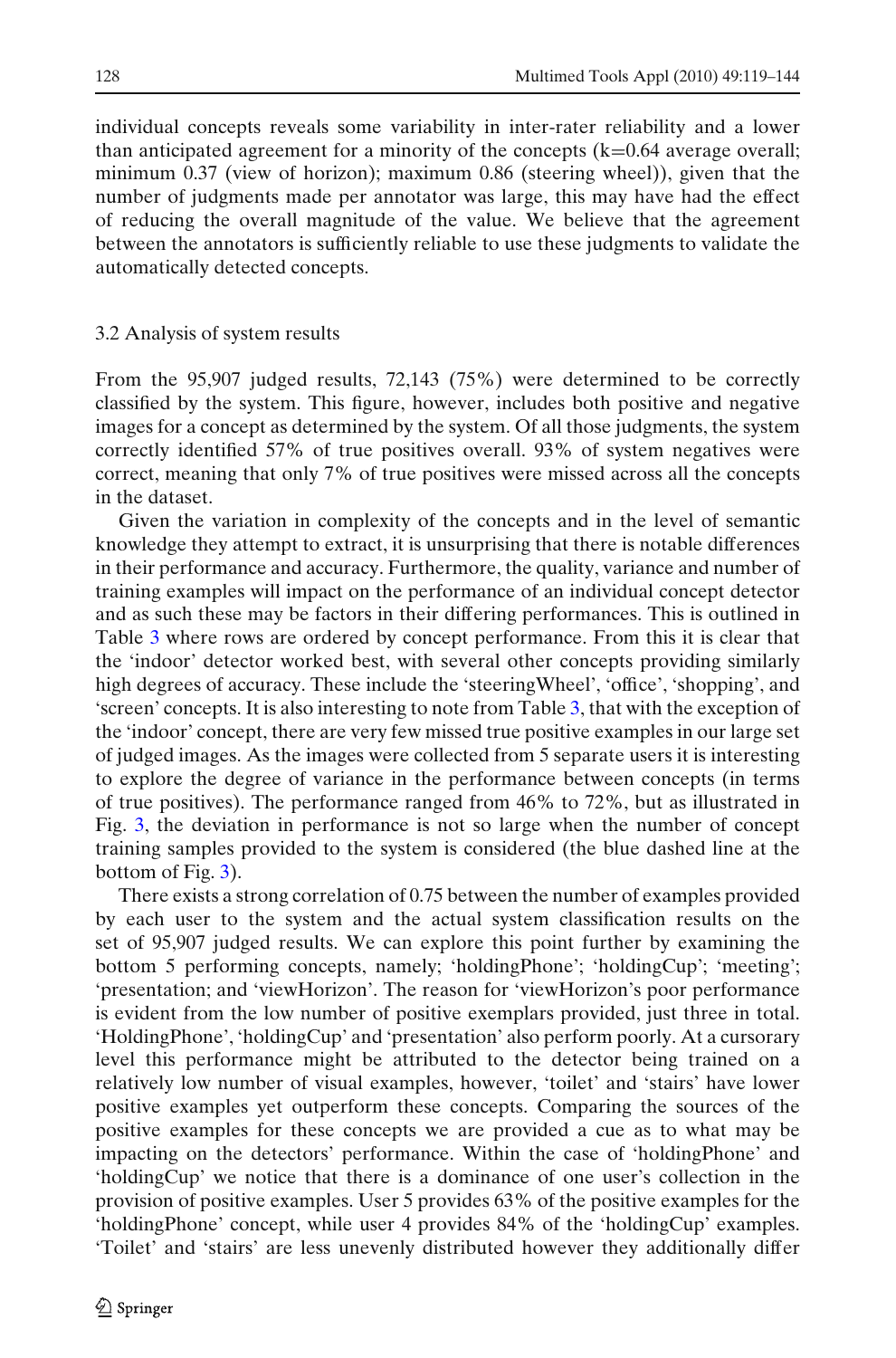| Concept          | Examples | Number of  | System positive | System negative |
|------------------|----------|------------|-----------------|-----------------|
|                  | provided | judgements | accuracy        | accuracy        |
| Indoor           | 19,287   | 3,271      | 82%             | 45%             |
| Sky              | 1,513    | 4,099      | 79%             | 90%             |
| Screen           | 10,601   | 3,761      | 78%             | 85%             |
| Shopping         | 228      | 3,500      | 75%             | 99%             |
| Office           | 7,783    | 3,436      | 72%             | 77%             |
| steeringWheel    | 208      | 3,936      | 72%             | 99%             |
| Door             | 579      | 3,512      | 69%             | 86%             |
| Hands            | 10,649   | 3,399      | 68%             | 68%             |
| Vegetation       | 778      | 3,336      | 64%             | 97%             |
| Tree             | 957      | 3,736      | 63%             | 98%             |
| Outdoor          | 3,292    | 3,807      | 62%             | 97%             |
| Face             | 3,018    | 3,452      | 61%             | 91%             |
| Grass            | 444      | 3,765      | 61%             | 99%             |
| insideVehicle    | 2,226    | 3,604      | 60%             | 93%             |
| <b>Buildings</b> | 1,853    | 3,654      | 59%             | 98%             |
| Reading          | 927      | 3,420      | 58%             | 94%             |
| Toilet           | 174      | 3,683      | 58%             | 99%             |
| <b>Stairs</b>    | 87       | 2,927      | 48%             | 100%            |
| Road             | 1,008    | 3,548      | 47%             | 96%             |
| vehiclesExternal | 480      | 3,851      | 46%             | 98%             |
| People           | 6,633    | 3,024      | 45%             | 90%             |
| Eating           | 2,143    | 3,530      | 41%             | 97%             |
| holdingPhone     | 233      | 3,570      | 39%             | 99%             |
| holdingCup       | 418      | 3,605      | 35%             | 99%             |
| Meeting          | 2,396    | 3,534      | 34%             | 94%             |
| Presentation     | 352      | 3,779      | 29%             | 99%             |
| viewHorizon      | 3        | 3,168      | 23%             | 98%             |

<span id="page-10-0"></span>**Table 3** Accuracy of detection for each concept (Sorted by 'System Positive Accuracy')

significantly from 'holdingPhone', 'holdingCup' and 'presentation' in their temporal distribution. The positive examples provided for 'holdingPhone', 'holdingCup' and 'presentation' tended to be highly contiguous. A large number of these positive examples represented a sequence of the very visually similar frames, for example, the examples provided for 'presentation' could be aggregated into less than 10 distinct



**Fig. 3** Performance of all concepts on users' collections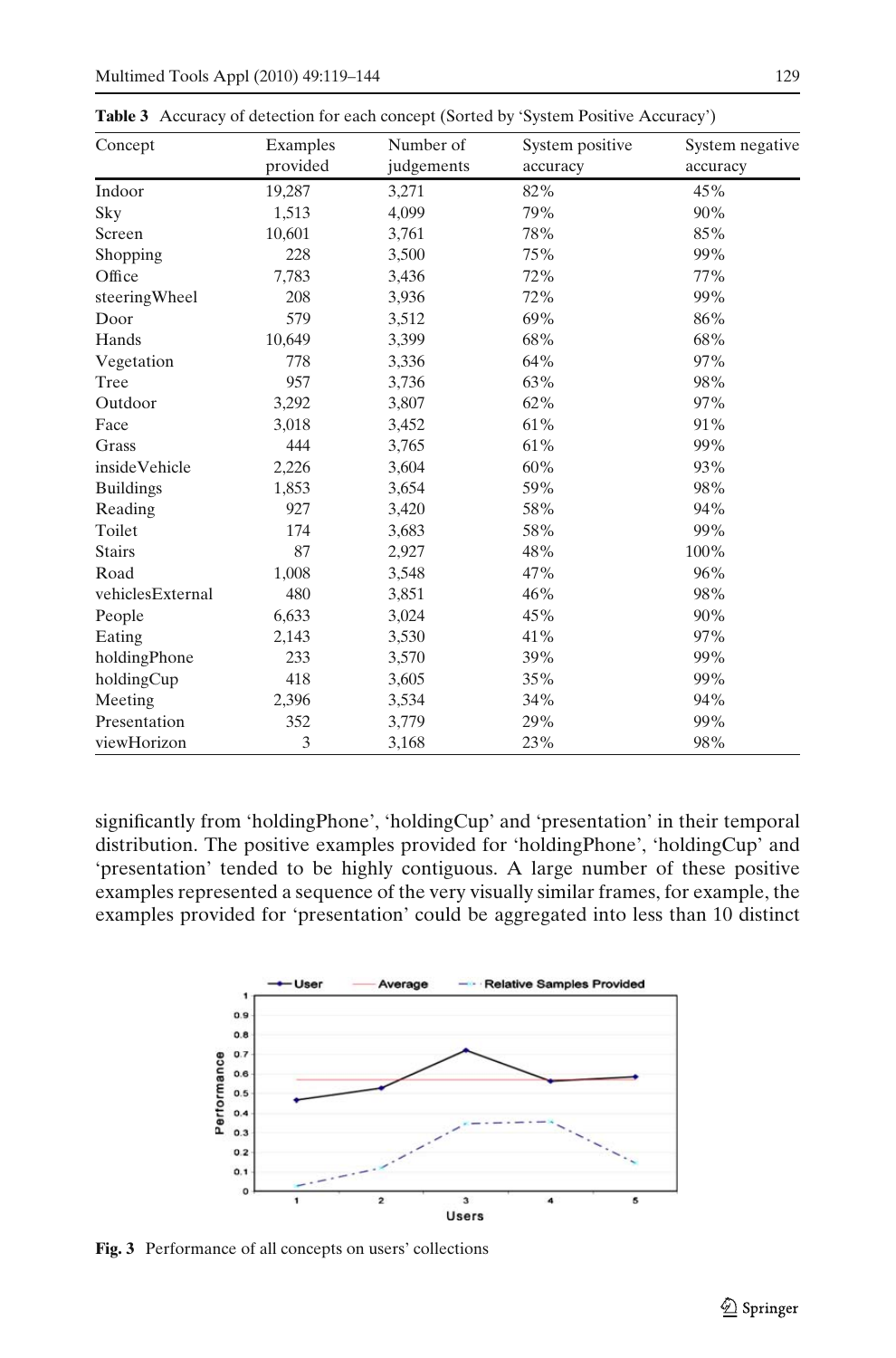

**Fig. 4** Visual examples provided for the stairs concept. It can be seen that these examples do not tend to exist in temporally contiguous groups and are visually diverse

and contiguous groups. Conversely, the samples provided for 'stairs' and 'toilet' were more diverse in visual appearance and distribution across the user's collections. This is further illustrated by Figs. 4 and 5. Finally, the 'meeting' concept was emblematic of this issue having a large number of highly contiguous examples, i.e. a large number of examples came from a small number of meetings, and as such this may have yielded a detector more specifically trained to these instances rather than a general case. In summary, we would attribute poor performance of an everyday detector to one or more of the the following issues: a sub-optimal number of positive examples provided for training; a sub-optimal distribution of examples across the user's collection; and/or a sub-optimal diversity in the visual distinctiveness of the provided positive examples (i.e. many highly visually similar examples).



**Fig. 5** Visual examples provided for the presentation concept. It can be seen that these examples exist in several temporally contiguous groups and are more homogenous as a result, despite their greater numbers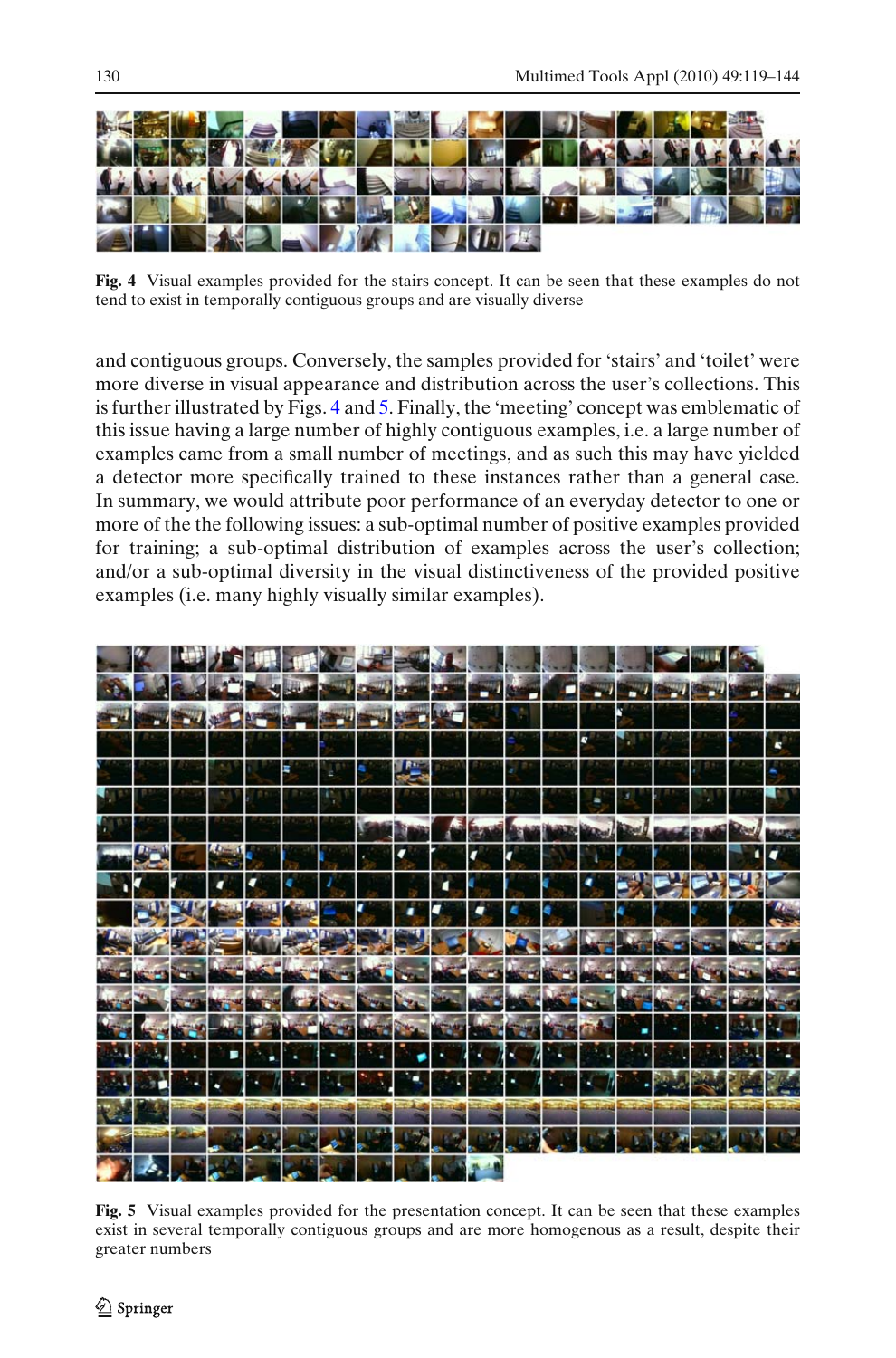<span id="page-12-0"></span>17 of the 27 concepts are at least 58% accurate in correctly identifying positive image examples for a given concept. Apart from the 'people' concept we argue that the performance of the other concepts can be improved by providing more positive labelled image examples for each concept. We believe the concept detection results on SenseCam images are reliable and the results as presented here demonstrate that the outputs of semantic concept detectors can be safely applied within this domain. We now examine other aspects of semantic concept detection with respect to lifelog collections.

## **4 Temporal consistency of concepts**

In our previous work which explored keyframe selection techniques for SenseCam images, we found that sequences of SenseCam frames can be broadly classified based on their low-level features into one of two groups: visually consistent and visually varied [\[9](#page-21-0)]. This property of SenseCam image sequences is illustrated in Fig. 6. Visually consistent frames are present when the user is engaged in one prolonged activity in a fixed location, for example when working at a computer (as illustrated by A), when at a meeting or when watching television. In such instances, we can see that not only do the low-level features remain consistent from frame to frame but the concepts present within each frame are not prone to change either. In sequence A, all of the frames contain the concepts, 'indoor', 'outdoor' and 'screen', while the



**Fig. 6** Visual variance within Sensecam image sequences (**a** depicts a visually consistent sequence, **b** illustrates a visually varied sequence)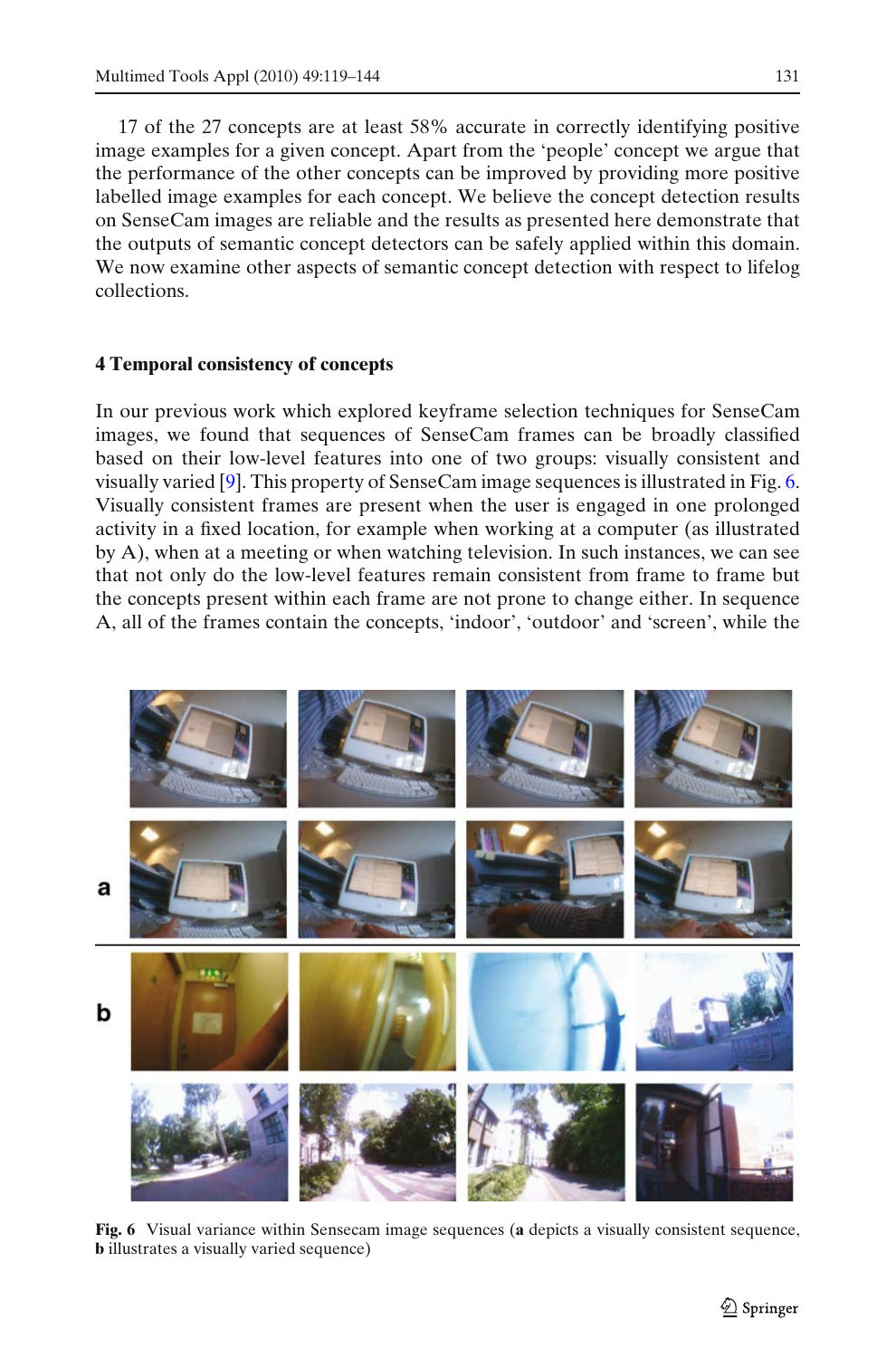final four frames contain 'hands' as the user begins typing. Although, the visual features of the images change more significantly from frame-to-frame in visuallyvaried sequences, concept stability is also present, albeit to a lesser extent. In such sequences, the set of visual concepts present within the frame are much more likely to change in the progression to the next frame. In sequence B, we see a user leave a building and walk across campus. While in the visually consistent sequences the same concepts will be present across the series, concepts here are present only for short bursts e.g. door is present for the first two frames, grass is present for the second and third last frames, etc. Consequently, both visually consistent and visually varied sequences are likely to exhibit some degree of temporal coherence, with respect to the concepts they contain. As the individual concepts within a collection will display different levels of temporal coherence, it is important to quantify the extent to which it is present and by implication the usefulness of this property within such collections.

Temporal coherence is not unique to lifelog collections. Yang and Hauptmann [\[37](#page-23-0)] have explored the use of temporal consistency within the TRECVid video collection [\[29\]](#page-22-0) focusing on broadcast news footage. They define this consistency as *"the tendency that the relevant shots ... appear in temporal proximity"* for a given semantic concept or query. They note that while the degree to which relevant items are temporally proximal is dependent on the topic (or concept), temporal context is nevertheless extremely useful in the prediction of relevance. If a semantic concept or query is known to be highly temporally consistent, then by consulting the prediction on the previous shot, the overall performance of concept detection can be boosted.

In their work, Yang and Hauptman [\[37\]](#page-23-0) additionally provide three measures to calculate the temporal coherence of a collection for a given concept.

- 1. *Transitional probability*: is the probability that for a given semantic concept a frame is relevant to the previous frame if its preceding frame is relevant. It is calculated simply as the ratio of the number of consecutive frame pairs to the total number of relevant frames for a given concept. This provides a quantitative measure of the temporal consistency for a given semantic concept.
- 2. *Marginal probability*: is a comparative measure of the probability of any frame in the collection being relevant for a given semantic concept. It is calculated as the ratio of frames relevant to a concept to the size of the collection. By comparing it with the transitional probability the impact of temporal consistency can be assessed i.e. how much does the transitional probability improve the prediction of a semantics concept's presence within a given frame.
- 3. *Pointwise mutual information (PMI)*: It is increasingly probable that relevant frame pairs will occur as the number of relevant frames within the collection increases. The transitional probability is biased towards frequently occurring concepts, and PMI provides a fairer metric of temporal consistency. It is calculated as the log of the ratio of transitional probability against marginal probability.

Using a binary relevance score as calculated previously with Kapur Thresholding (see Section [3\)](#page-8-0) the transitional probability and marginal probabilities for each of the 27 semantic concepts were calculated. We did not remove infrequent concepts as Yang and Hauptmann did given the small set of concepts being used. The distribution of these probabilities was plotted and is presented in Fig. [7.](#page-14-0) From this we observe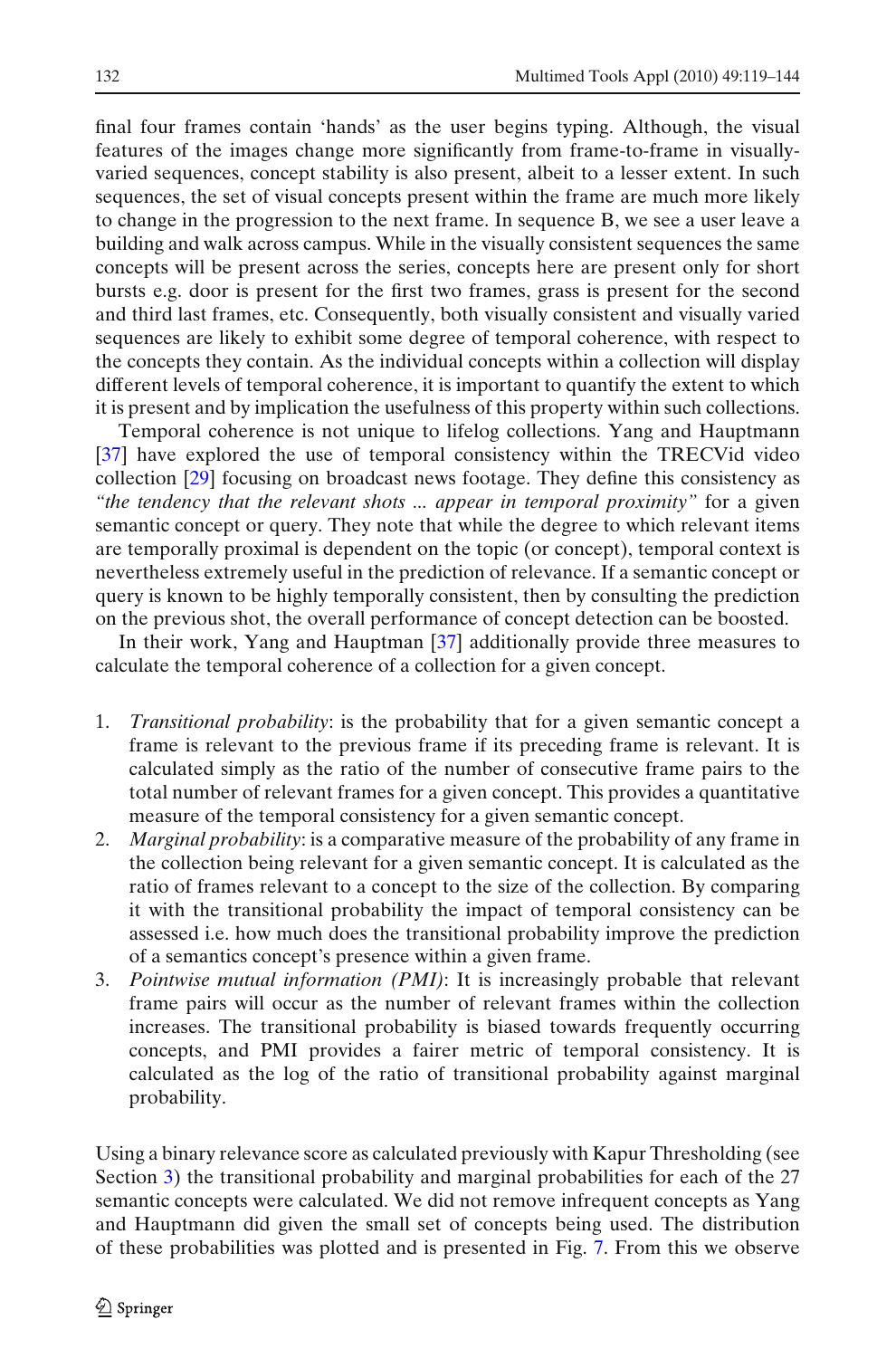<span id="page-14-0"></span>

**Fig. 7** The distribution of transitional probability (*left*) and marginal probability (*right*) of 27 everyday concepts. Please note the different scales

that the marginal probability for most of the concepts is below 0.1 with an average of 0.07 while the transitional probability demonstrates distribution in much higher ranges, averaging 0.68. For comparative purposes Yang and Hauptman found the TRECVid news video corpus to contain an average marginal probability of 0.038 and a transitional probability averaging at 0.452 for the LSCOM concepts [\[37](#page-23-0)]. While this indicates that visual lifelogs may be much more temporally consistent than broadcast video, it should be remembered that Yang and Hauptmann surveyed a far wider range of concepts and additionally filtered to remove infrequently occurring concepts. 194 of 370 LSCOM semantic concepts were used in their evaluation. Additionally, they conducted their evaluation at the shot level while we conduct ours at the image level.

However, for many of the 'everyday' concepts, the temporal consistency is extremely high. Six of the concepts show a transitional probability of over 0.85. These include: hands (0.854); indoor (0.903); insideVehicle (0.868); office (0.889); screen (0.886) and steeringWheel (0.966). Only three of the concepts presented a transitional probability poorer than coinflip chance (0.5): holdingPhone (0.398); stairs (0.338); and viewHorizon (0.183). It is interesting to note that these are also the concepts with the lowest number of relevant frames within the corpus, and that they also represent short-duration activities. This is not the case with the maximum values with 'steeringWheel' having an average number of relevant frames. This concept had the largest transitional probability and for it almost all relevant frames were transitional pairs. The marginal probability for this concept was 0.027 demonstrating that temporal consistency can aid prediction by almost 36 times. While 'viewHorizon' offers the lowest temporal consistency, its marginal probability is almost zero and as such the temporal coherence can also offer it a significant boost in the prediction of relevance.

On average the transitional probability is 94 times larger than the marginal probability. This is reflected in the pointwise mutual information displayed in Table [4.](#page-15-0) We see that the majority of concepts have a PMI of above 1.5. However, these findings demonstrate that the majority of the 27 everyday concepts display extremely strong temporal consistency. Given the significant difference between the transitional and marginal probabilities, concepts within lifelogs are demonstrated to be highly visually consistent. This is likely to be an inherent trait of this type of collection. There is the possibility to augment and improve the prediction of a concept's presence within a frame by leveraging temporal consistency.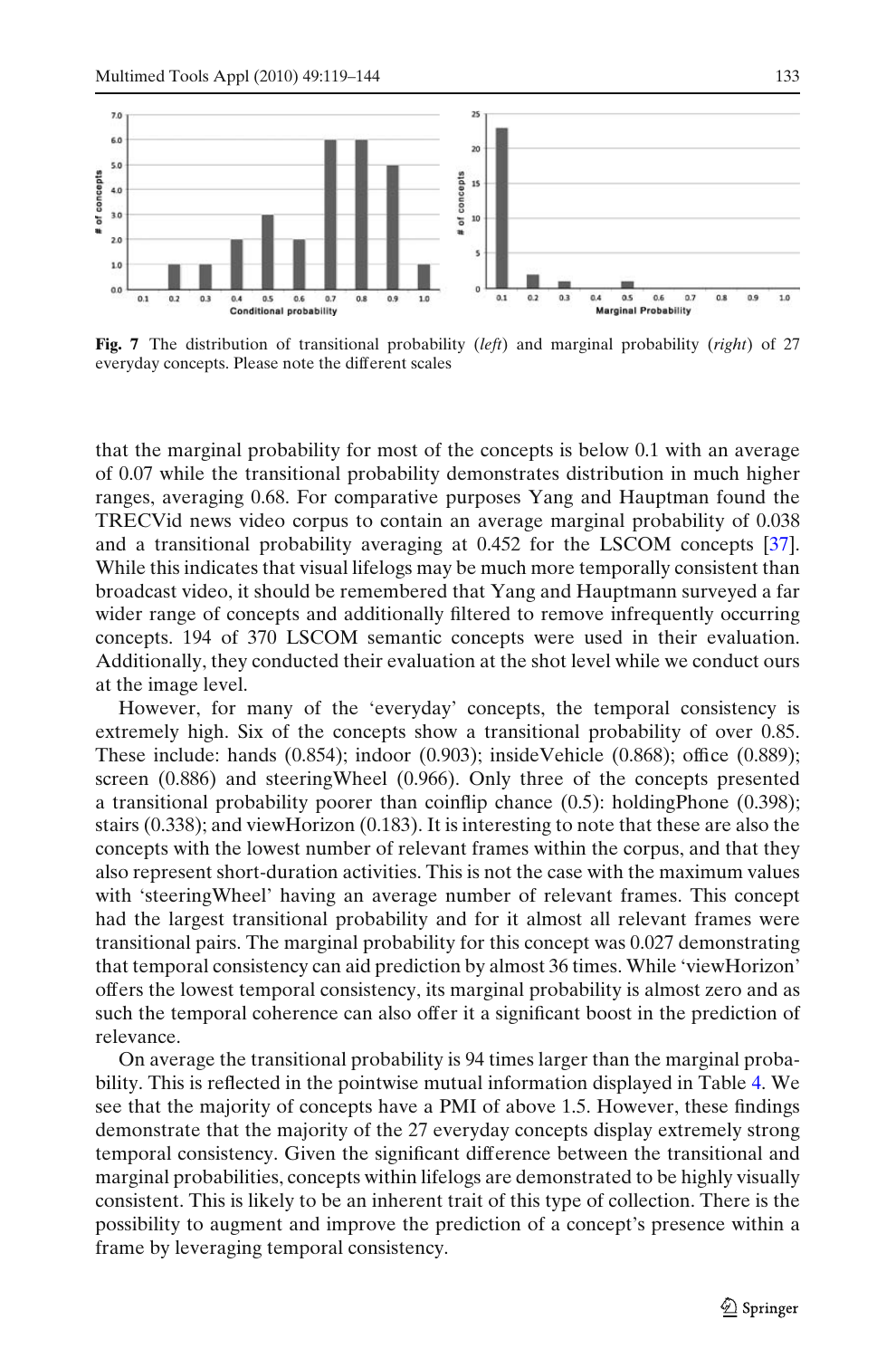| Concept          | Transition  | Marginal    | PMI   |
|------------------|-------------|-------------|-------|
|                  | probability | probability |       |
| <b>Buildings</b> | 0.758       | 0.044       | 1.233 |
| Door             | 0.469       | 0.007       | 1.801 |
| Eating           | 0.799       | 0.048       | 1.218 |
| Face             | 0.750       | 0.056       | 1.124 |
| Grass            | 0.680       | 0.012       | 1.741 |
| Hands            | 0.854       | 0.239       | 0.552 |
| holdingCup       | 0.596       | 0.005       | 2.041 |
| holdingPhone     | 0.398       | 0.002       | 2.252 |
| Indoor           | 0.903       | 0.491       | 0.264 |
| insideVehicle    | 0.868       | 0.056       | 1.192 |
| Meeting          | 0.780       | 0.051       | 1.183 |
| Office           | 0.889       | 0.205       | 0.637 |
| Outdoor          | 0.818       | 0.082       | 0.999 |
| People           | 0.768       | 0.138       | 0.745 |
| Presentation     | 0.745       | 0.008       | 1.990 |
| Reading          | 0.666       | 0.016       | 1.626 |
| Road             | 0.593       | 0.014       | 1.630 |
| Screen           | 0.886       | 0.263       | 0.527 |
| Shopping         | 0.408       | 0.004       | 2.056 |
| Sky              | 0.753       | 0.039       | 1.289 |
| <b>Stairs</b>    | 0.338       | 0.001       | 2.743 |
| steeringWheel    | 0.966       | 0.027       | 1.551 |
| Toilet           | 0.476       | 0.002       | 2.331 |
| Tree             | 0.719       | 0.026       | 1.442 |
| Vegetation       | 0.696       | 0.020       | 1.532 |
| vehiclesExternal | 0.507       | 0.008       | 1.787 |
| viewHorizon      | 0.183       | 0.000       | 2.896 |

<span id="page-15-0"></span>**Table 4** The transitional probability, marginal probability and pointwise mutual information (PMI) for each of the 27 concepts

# **5 Co-occurance and relationships between concepts**

In the previous section we saw that the images in a lifelog are related to those they are temporally aligned with and the concepts they contain exhibit a tendency to be consistent across images. However, within lifelog collections, there is not only a relationship *between* images but also *within* the individual images given that concepts may be semantically related to one another. If we examine the exemplar images for each concept (see Fig. [2\)](#page-5-0) we see that the concepts do not occur in isolation but cooccur within images. For example, it would be expected that an image containing either 'plant', 'tree', 'grass' or 'vegetation' should also contain the 'outdoor' concept; the presence of 'hands' should have a strong relationship with the presence of 'holdingCup' or the 'holdingPhone' concepts; we would also anticipate 'faces' would be found where 'people' occur and vice versa. It seems sensible to assume that the implicit semantic relationships between concepts should be preserved by the concept detection process and that these relationships should then be present in the lifelog collections, providing the detection process is reliable. This, of course, is not a new idea and was proposed by Naphade and Huang [\[25\]](#page-22-0) among others. Within this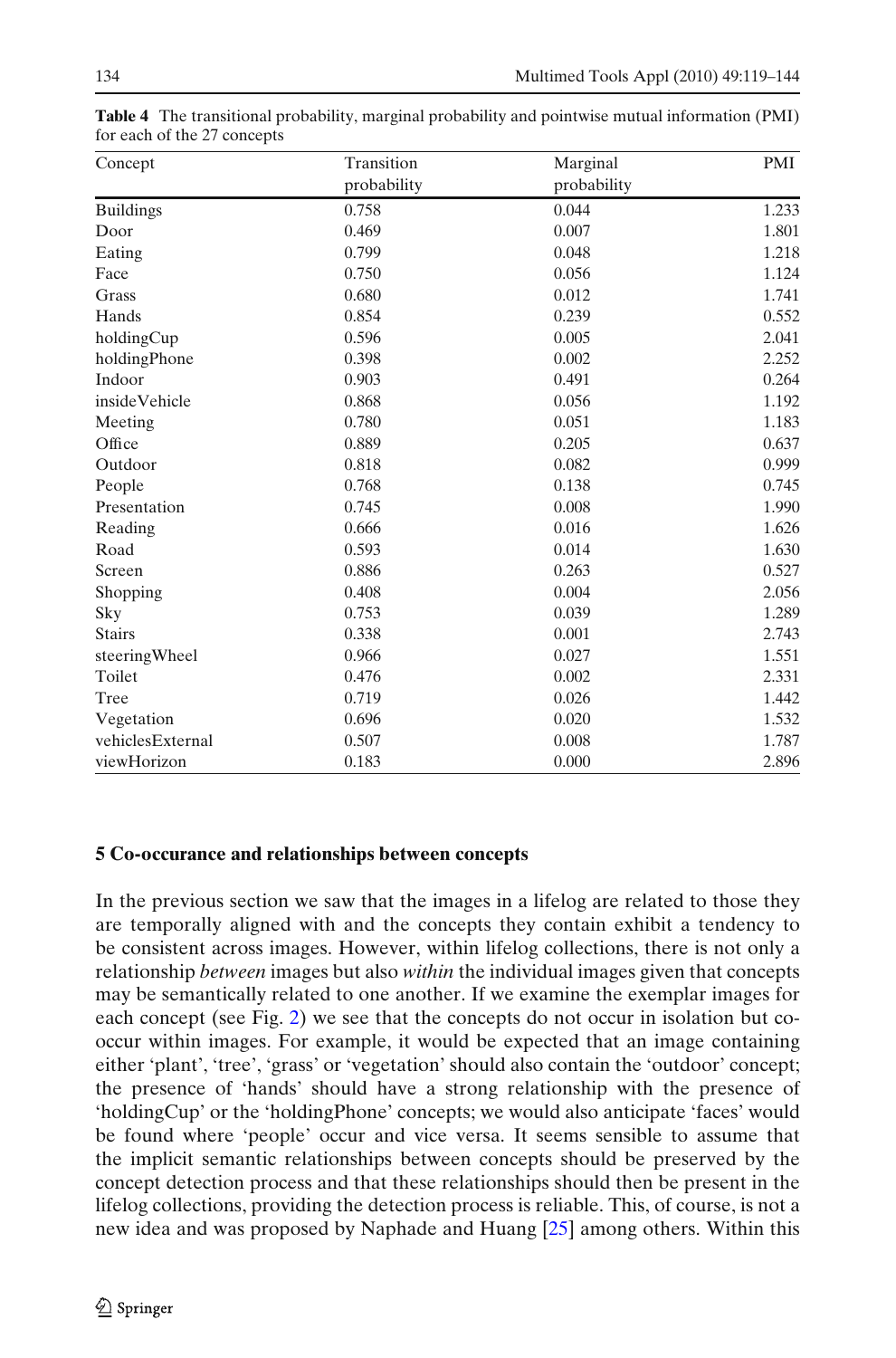section, we explore this as a means by which we can further evaluate the reliability of the detection process.

We examined the occurrences of the 27 concepts within each image in the collection. Again using Kapur thresholding to yield a binary decision for the presence or absence of a given semantic concept within an individual image, we determined the concepts present for each image. Then for each image, we were able to determine concepts which were co-occurrent. Relationships between concepts are bi-directional and this must be considered when calculating the measure of the relationships between them. For example, the relationship of 'outdoors' to 'grass' is distinct from the relationship of 'grass' to 'outdoors'. To account for this bidirectional relationship, the strength of a relationship from Concept A to Concept B is measured as the ratio of the sum of co-occurences against the total instances of Concept A in the collection. This was calculated for all concept pairs and is presented as a matrix in Table [5.](#page-17-0)

By examining the co-occurrences and relationships for indoor concepts we can see that they are stable and as expected. We would expect that certain concepts such as 'office', 'presentation', 'screen', 'stairs' and 'toilet' would have a strong association with 'indoors'. This is indeed the case with them having a relationship strength to the 'indoor' concept of 0.93; 0.83; 0.85; 0.94; and 0.93 respectively. In these cases we can assert that the presence of these concepts in an image is contingent upon the presence of the 'indoor' concept. However, the presence of the 'indoors' concept does not predicate the appearance of these concepts, with 'indoors' having a low-scoring association for them. This is particularly true of stairs for which 'indoors' approaches zero association. It is interesting to note the associations between 'screen', 'hands' and 'indoor', each display a high affinity for each other (hands-indoor, 0.94; indoorhands: 0.45; indoor-screen, 0.45; screen-indoor: 0.85; hands-screen: 0.73; screenhands: 0.67). This suggests that a large majority of the time spent indoors is in the presence of a screen with hands visible and would indicate that for a large part of the day the users were working with their computer and typing. This demonstrates the potential, as suggested by Naphade and Huang [\[25\]](#page-22-0), to utilise the relationships displayed between two or more detected concepts to abstract to higher level semantic concepts and infer actions being undertaken within the images.

The co-occurrences are also as expected for outdoor concepts, where again the presence of the 'outdoor' concept does not predicate the appearance of 'grass', 'trees' or 'vegetation'. However, the appearance of 'road' (road-outdoor, 0.97), 'grass' (grass-outdoor, 0.88), 'vegetation' (vegetation-outdoor, 0.92) or 'trees' (treesoutdoor, 0.94) is virtually contingent upon the wearer being outdoors. Additionally, 'tree' and 'vegatation' also display association to one another (tree-veg, 0.68; veg-tree 0.87). Unlike the other 'outdoor' concepts, the presence of sky is conditional upon the presence of 'outdoor' (sky-outdoor, 0.93), but 'outdoors' also displays a reasonably high affinity to 'sky' (outdoor-sky, 0.44) or there is almost a 50-50 chance of 'sky' being present where 'outdoors' is detected. Other relationships of note include the co-occurences of 'people' and 'faces' where faces infers that people are present (facepeople, 0.93) but the fact that people are present does not necessarily mean faces will be visible (people-faces, 0.38).

The co-occurences also highlight some unexpected relationships within the collections. For example, logically we know that a road will never be found indoors, however, within the corpus 'road' was seen have a 0.15 association with 'indoors' or put in other words for every 100 images detected to contain road, in 15 of those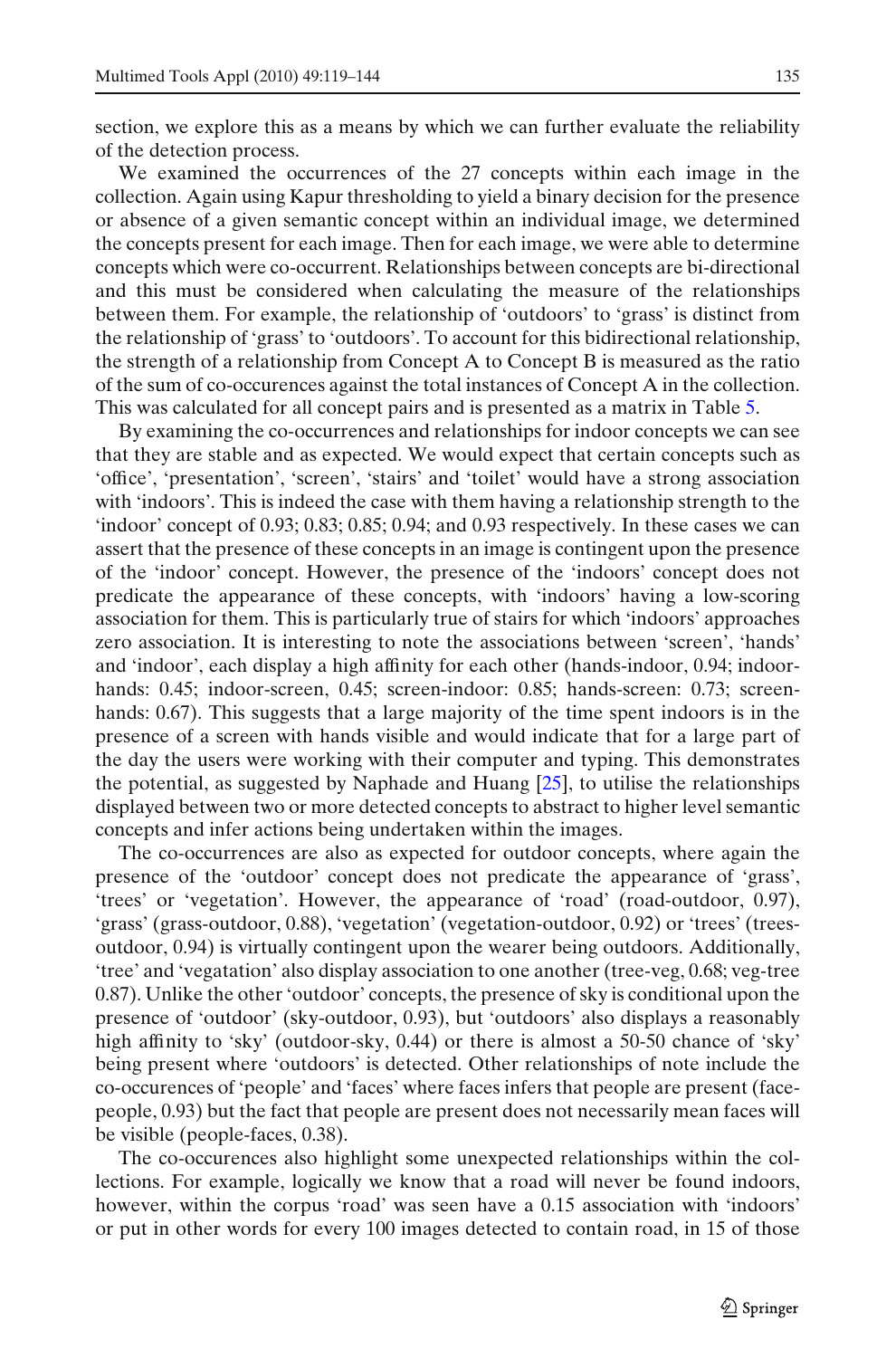<span id="page-17-0"></span>

| Table 5 Matrix of co-occurence |                  |                                                     | for the 27 concepts |                   |                   |       |      |                         |                            |                   |                              |                       |         |                                     |
|--------------------------------|------------------|-----------------------------------------------------|---------------------|-------------------|-------------------|-------|------|-------------------------|----------------------------|-------------------|------------------------------|-----------------------|---------|-------------------------------------|
|                                | <b>Buildings</b> | <sub>5</sub><br>Ă                                   | Eating              | Face              | Grass             | Hands |      | holdingCup holdingPhone | Indoor                     | inside Vehicle    | Meeting                      | Office                | Outdoor | People                              |
| <b>Buildings</b>               |                  | 0.03                                                | 0.18                | 0.12              | 0.17              | 0.04  |      |                         | 0.03                       | 0.02              |                              | 0.02                  | 0.95    | 0.16                                |
| Door                           | 0.18             |                                                     | 0.12                | 0.15              | 0.08              | 23    |      | 0.03                    | 0.97                       |                   | 0.08                         |                       | 0.01    |                                     |
| Eating                         | 0.17             | 0.02                                                |                     | 0.26              | 0.05              | 3.42  | 0.01 |                         |                            | $\overline{0.01}$ | $0.01$<br>$0.23$             | 0.37<br>0.973<br>0.57 |         | 36<br>0.93<br>0.0.7<br>0.93<br>0.93 |
| $_{\rm Face}$                  | 0.09             | $\begin{array}{c} 0.02 \\ 0.05 \\ 0.01 \end{array}$ | 22                  |                   | 50 <sub>1</sub>   | 0.35  |      |                         | 57<br>0.79<br>0.05<br>0.04 | $0.17\,$          |                              |                       |         |                                     |
| Grass                          | 0.61             |                                                     | 0.20                | 0.04              |                   | 0.02  |      |                         |                            | 0.01              |                              |                       |         |                                     |
| Hands                          | 0.01             |                                                     |                     | 0.08              |                   |       | 0.02 |                         |                            |                   | $-0.06$<br>0.02.10<br>0.07   |                       |         |                                     |
| holdingCup                     | 0.01             |                                                     | 0.05                | 0.63              | 0.01              | 0.75  |      |                         | 0.83                       | 0.07              |                              | 0.05                  |         |                                     |
| holdingPhone                   | 0.08             | $\begin{array}{c} 0.01 \\ 0.10 \\ 0.01 \end{array}$ | $\sum$              | 0.23              | 0.06              | 0.83  |      |                         |                            | 0.12              |                              | 0.17                  | 0.03    |                                     |
| Indoor                         |                  |                                                     | 0.06                | 0.09              |                   | 0.46  | 0.01 |                         |                            | 0.01              |                              | 0.39                  | 0.01    |                                     |
| inside Vehicle                 | 0.02             |                                                     | 0.01                | 0.17              |                   | 0.05  | 0.01 |                         | 0.07                       |                   |                              | 0.03                  | 0.02    |                                     |
| Meeting                        | $\overline{1}$   | $\frac{0.01}{0.01}$                                 | 0.01                | 0.26              |                   | 0.28  |      | 0.01                    | 0.67                       |                   |                              | 0.37                  | 0.01    | 0.59                                |
| Office                         |                  |                                                     | $\sum$              | 0.07              |                   | 0.67  |      |                         | 0.93                       | 0.01              |                              |                       | 0.01    | 0.10                                |
| Outdoor                        | 0.51             |                                                     | 0.01                | 0.03              | 0.13              | 0.04  |      |                         | 0.05                       | 0.01              |                              | 0.01                  |         | 0.16                                |
| People                         | 0.05             | $\overline{0.01}$                                   | 0.13                | 0.38              | 0.01              | 0.24  | 0.03 | 0.01                    | 0.64                       | 0.02              | 0.01<br>0.01<br>0.01<br>0.08 | 0.14                  | 0.09    |                                     |
| Presentation                   | 0.03             | $0.01\,$                                            | $\overline{0.01}$   | $\overline{0.21}$ |                   | 0.06  |      |                         | 0.83                       | 0.03              |                              | 6.04                  | 0.02    | 0.84                                |
| Reading                        | 0.01             | $\overline{\phantom{a}}$                            | 0.01                | $\overline{0.01}$ |                   | 0.75  |      |                         | 0.85                       |                   |                              | 0.44                  | 0.01    | 0.08                                |
| Road                           | 0.77             | $\mathbf{I}$                                        | 0.01                | 0.14              | 0.23              | 0.02  |      |                         | 0.15                       | 0.06              |                              | 0.01                  | 0.97    | 0.11<br>0.034<br>0.038              |
| Screen                         |                  | $\overline{1}$                                      | $\overline{0.01}$   | 0.04              |                   | 0.67  |      |                         |                            | 0.02              | $-3.5$                       |                       | 0.03    |                                     |
| Shopping                       | 0.01             | $\bar{\Gamma}$                                      | 0.12                | 0.08              | 0.01              | 0.38  |      |                         | 85<br>0.59<br>0.94         | 0.07              |                              | $\frac{62}{0.51}$     | 0.05    |                                     |
| Sky                            | 0.70             | $0.02$<br>0.04                                      | 0.10                | 0.03              | 0.27              | 0.05  |      |                         |                            | 0.01              |                              |                       | 0.93    |                                     |
| <b>Stairs</b>                  |                  |                                                     | 0.01                | $\overline{0.01}$ |                   | 0.06  |      | 0.01                    |                            | 0.01              | 0.01                         | 0.05                  | 0.06    |                                     |
| steerWheel                     | $0.02$<br>0.06   |                                                     |                     | 0.14              |                   | 0.02  |      |                         | 0.03                       | 0.16              |                              | 0.02                  | 0.03    |                                     |
| Toilet                         |                  | ᡗ<br>$\frac{3}{2}$                                  |                     | 0.17              | 0.01              | $\Xi$ | 0.01 |                         |                            | 0.04              | 0.01                         | 0.16                  | 0.18    |                                     |
| Tree                           | 0.68             | 0.04                                                | 14                  | 0.05              | 0.32              | 0.05  |      | 0.01                    | 0.02                       | 0.01              |                              | 0.01                  | 0.94    | $0.02$<br>$0.06$<br>$0.10$          |
| Veg                            | 0.67             | 0.01                                                | 0.18                | 0.05              | 0.37              | 0.07  |      | 0.01                    | 0.04                       |                   | 0.02                         | 0.03                  | 0.92    | 0.14                                |
| vehiclesExternal               | 0.88             |                                                     |                     | 50                | $\overline{0.12}$ | 0.03  |      |                         | $\overline{0.01}$          |                   |                              |                       | 0.93    | 0.09                                |
| viewHorizon                    | 0.17             |                                                     |                     | 0.02              | 0.03              | 0.08  |      |                         | 0.23                       |                   | 0.03                         | 0.08                  | 0.43    | 0.07                                |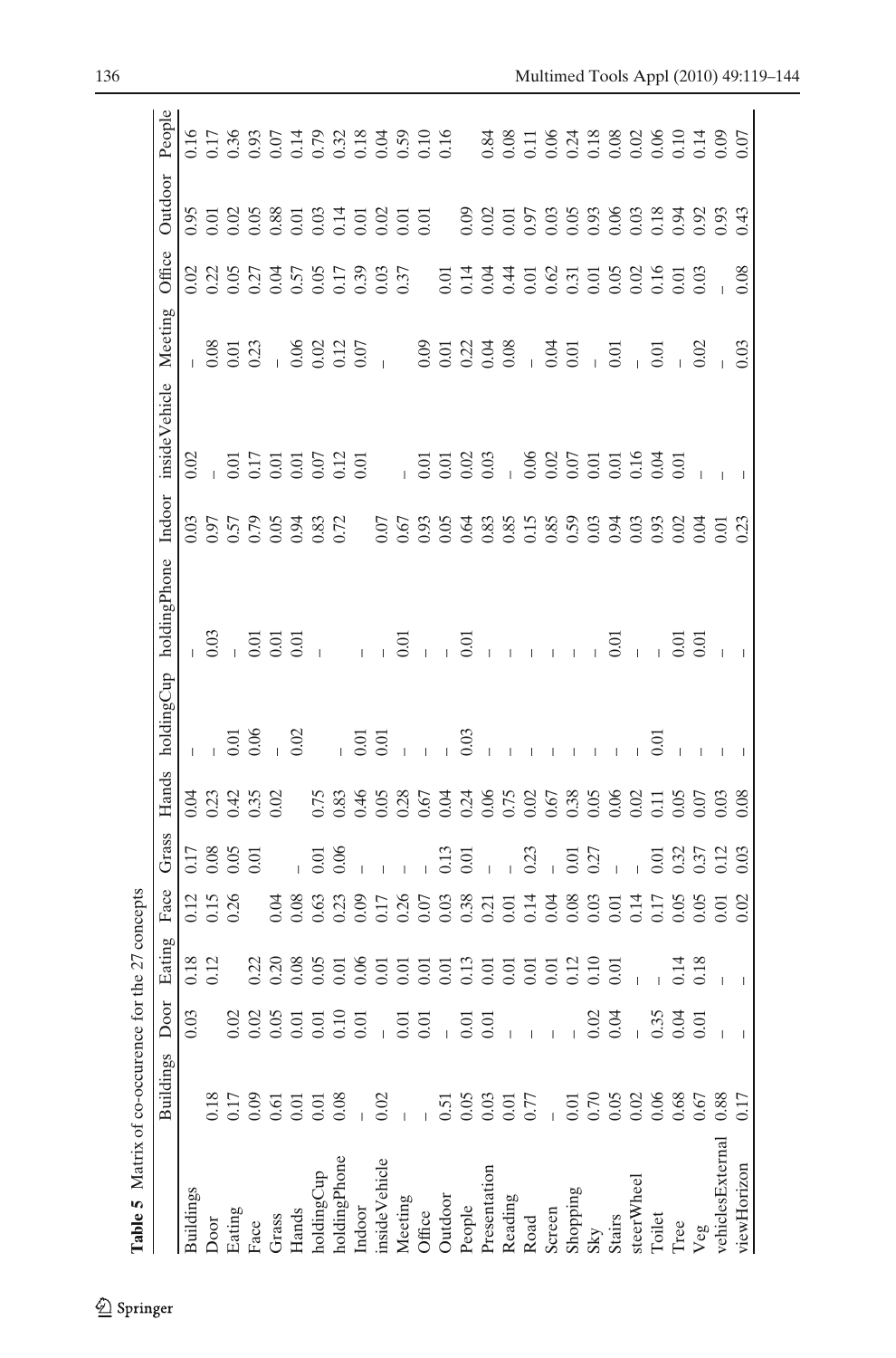|                  | Presentation             | Reading                                                     | Road             | Screen           | Shopping                 | Sky              | Stairs                   | steering Wheel           | Toilet                   | Tree | Veg  | vehiclesExternal | viewHorizon |
|------------------|--------------------------|-------------------------------------------------------------|------------------|------------------|--------------------------|------------------|--------------------------|--------------------------|--------------------------|------|------|------------------|-------------|
| <b>Buildings</b> | 0.01                     | $\begin{array}{c} \end{array}$                              | 0.24             | 8.<br>0.         |                          | 0.61             |                          | 5<br>0.0                 |                          | 0.40 | 0.31 | 0.16             |             |
| Door             | 0.01                     | 0.01                                                        |                  | 0.16             |                          | 0.10             |                          |                          | 0.10                     | 0.13 | 0.03 |                  |             |
| Eating           |                          | $\overline{1}$                                              |                  | 0.08             | 0.01                     | 0.08             |                          |                          |                          | 0.08 | 0.07 |                  |             |
| Face             | 0.03                     |                                                             | 0.03             | 0.17             | 0.01                     | 0.02             |                          | 0.07                     | 5.0                      | 0.02 | 0.02 |                  |             |
| Grass            |                          | Ĺ                                                           | 0.26             | 0.02             |                          | 0.85             |                          |                          |                          | 0.68 | 0.61 | 0.08             |             |
| Hands            |                          |                                                             |                  | 0.73             | 0.01                     | $\overline{0}$ . |                          |                          |                          | 0.01 | 0.01 |                  |             |
| holdingCup       |                          | $\begin{array}{c} 0.05 \\ 0.01 \end{array}$                 |                  | 0.05             |                          | 0.02             |                          |                          |                          | 0.01 | 0.01 |                  |             |
| noldingPhone     |                          | $\begin{array}{c} \begin{array}{c} \end{array} \end{array}$ | 0.01             | 0.30             |                          | 0.08             |                          |                          |                          | 0.08 | 0.08 | 0.01             |             |
| Indoor           | $0.01\,$                 | 0.03                                                        |                  | 0.45             |                          |                  |                          |                          |                          |      |      |                  |             |
| inside Vehicle   |                          | $\overline{1}$                                              | 0.01             | 0.08             |                          |                  |                          | 0.08                     |                          |      |      |                  |             |
| Meeting          | 0.01                     | 0.02                                                        |                  |                  |                          |                  |                          |                          |                          |      | 0.01 |                  |             |
| Office           |                          | 0.03                                                        |                  | $0.22$<br>$0.80$ | 0.01                     |                  |                          |                          |                          |      |      |                  |             |
| Outdoor          |                          | $\overline{1}$                                              | 0.16             |                  |                          | 0.44             |                          | $\Xi$                    |                          | 0.30 | 0.23 | 0.09             |             |
| People           | 0.05                     | 0.01                                                        | 0.01             | $0.11$<br>$0.12$ | 0.01                     | 0.05             |                          |                          |                          | 0.02 | 0.02 | 0.01             |             |
| Presentation     |                          | $\overline{\phantom{a}}$                                    | $\overline{0}$ . | 0.51             |                          |                  |                          | 0.69                     |                          |      |      |                  |             |
| Reading          |                          |                                                             |                  | 0.76             |                          | 0.01             |                          | 0.34                     |                          |      |      |                  |             |
| Road             |                          | $\mathbf{I}$                                                |                  | 0.03             |                          | 0.55             |                          | 0.01                     | 0.02                     | 0.45 | 0.38 | 0.16             |             |
| Screen           | 0.01                     | 0.05                                                        |                  |                  |                          |                  |                          |                          |                          |      |      |                  |             |
| Shopping         |                          | $\overline{\phantom{a}}$                                    |                  | 0.02             |                          | 0.11             |                          |                          |                          | 0.01 | 0.02 |                  |             |
| Sky              |                          | $\begin{array}{c} \hline \end{array}$                       | 0.20             | 0.01             | 0.01                     |                  |                          |                          |                          | 0.58 | 0.45 | 0.18             |             |
| <b>Stairs</b>    |                          | $\mathbf{I}$                                                |                  | 0.03             | 0.01                     | 0.02             |                          |                          |                          |      |      |                  |             |
| steerWheel       | 0.19                     | 0.19                                                        |                  | 0.02             |                          |                  |                          |                          |                          |      |      |                  |             |
| <b>Toilet</b>    | 0.01                     | 0.02                                                        | 0.09             | 0.02             |                          | 0.01             |                          | 0.01                     |                          |      |      |                  |             |
| Tree             |                          | $\mathbf{I}$                                                | 0.24             | 0.01             |                          | 0.86             |                          |                          |                          |      | 0.68 | 0.14             |             |
| Veg              |                          |                                                             | 0.26             | 0.03             |                          | 0.85             |                          |                          |                          | 0.87 |      | 0.10             |             |
| vehiclesExternal |                          |                                                             | 0.27             | 0.01             |                          | 0.82             |                          |                          |                          | 0.43 | 0.26 |                  |             |
| viewHorizon      | $\overline{\phantom{a}}$ | $\mid$                                                      | 0.03             | 0.07             | $\overline{\phantom{a}}$ | 0.18             | $\overline{\phantom{a}}$ | $\overline{\phantom{a}}$ | $\overline{\phantom{a}}$ | 0.37 | 0.07 | 0.03             |             |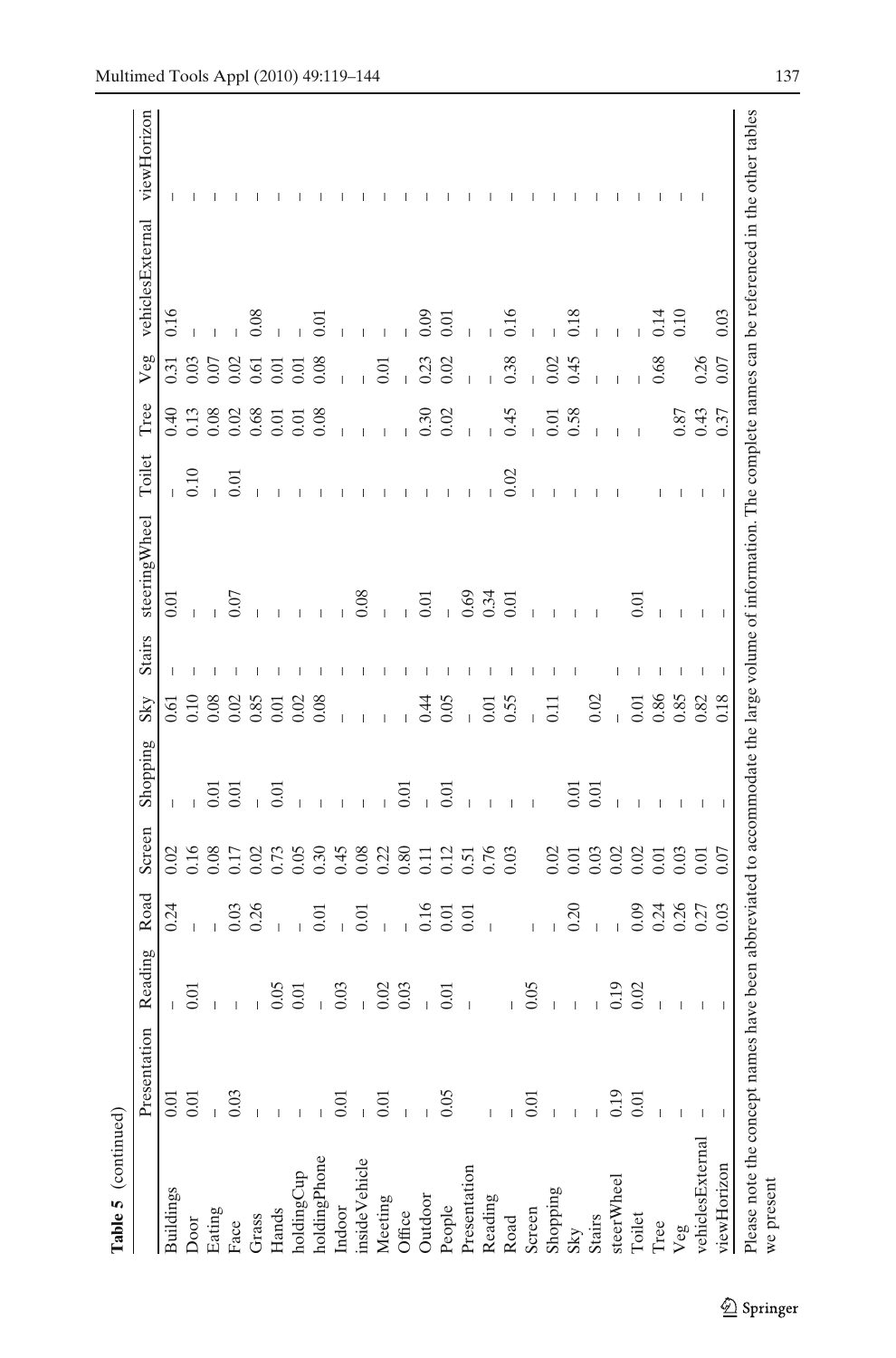<span id="page-19-0"></span>the image was also determined to be 'indoors'. Also 'toilet' was found to have a relationship to 'road' in 9 out of every 100 images. However, only a minor number of these logical fallacies exist in the relationships formed by concept co-occurence. While it is likely likely that these incorrect attributions are the result of a thresholding issue, they offer us additional utility by allowing the poorly-performing detectors or thresholds to be identified and corrected.

From the calculated strengths of co-occurences among the concepts we can see that the concept detection process does in fact preserve implicit semantic relationships among the concepts it attributes to an individual image. Most importantly, this finding lends further support to the findings of Section [3](#page-8-0) and points to the reliability and robustness of such techniques within the domain of lifelogs. Furthermore, the fact that relationships between the semantic concepts present themselves quite obviously within the collections offers great potential for added value. First, the cooccurance relationships may be used to further enhance the robustness by weighting the probability of a given concept's occurance based on the occurrences of other concepts within that image. Second, it offers us the potential to abstract and infer higher level semantic concepts based on co-occurences and known relationships, e.g. 'typing' from the presence of 'screen', 'hands' and 'office'. Finally, and perhaps most usefully, it offers us the ability to automatically extract ontological structures from the collections. The ability to 'learn' such structures from the actual occurrences would offer great utility within retrieval applications.

### **6 Future work**

The study reported here was designed to investigate the feasibility of applying automatic concept detection methods in the domain of visual lifelogs. With the reliability of such techniques now validated, a number of explorations are possible.

First the set of concepts presented here represents a very limited set of 'everyday' concepts. These are selected as they were generic and expected to be user- and collection-independent. While this is true, the set is highly constrained and does not afford a high degree of utility in practical applications. We must extend this set of concepts to one which is more realistic and covers a more broad range of day-today semantic concepts. The number of such concepts needed is an open question. In video retrieval systems, between 100 and 500 concepts are often employed [\[6](#page-21-0), [27](#page-22-0), [30](#page-22-0)]. This upper bound has been established, not as a result of completeness or as effective retrieval is enabled by such numbers, but rather as this is the maximum number of detectors for which annotations are available. For effective retrieval, many more concept detectors may be required. For example, Hauptmann estimates 5,000 detectors would be required [\[16](#page-22-0)].

There is also scope to enhance the robustness of concept detection approaches within lifelog archives. As outlined, the images which compose a lifelog collection tend to be temporally consistent in their visual properties and in the concepts they contain. Both prior work [\[37\]](#page-23-0) and our assertions support the conclusion that this property can be leveraged to further validate the presence of a concept. Likewise and as suggested by Naphade and Huang [\[25\]](#page-22-0), the expected semantic relations (perhaps formalised within an ontological structure) and the observed semantic relations (as presented in Section [5\)](#page-15-0) offer another means by which the outputs of the semantic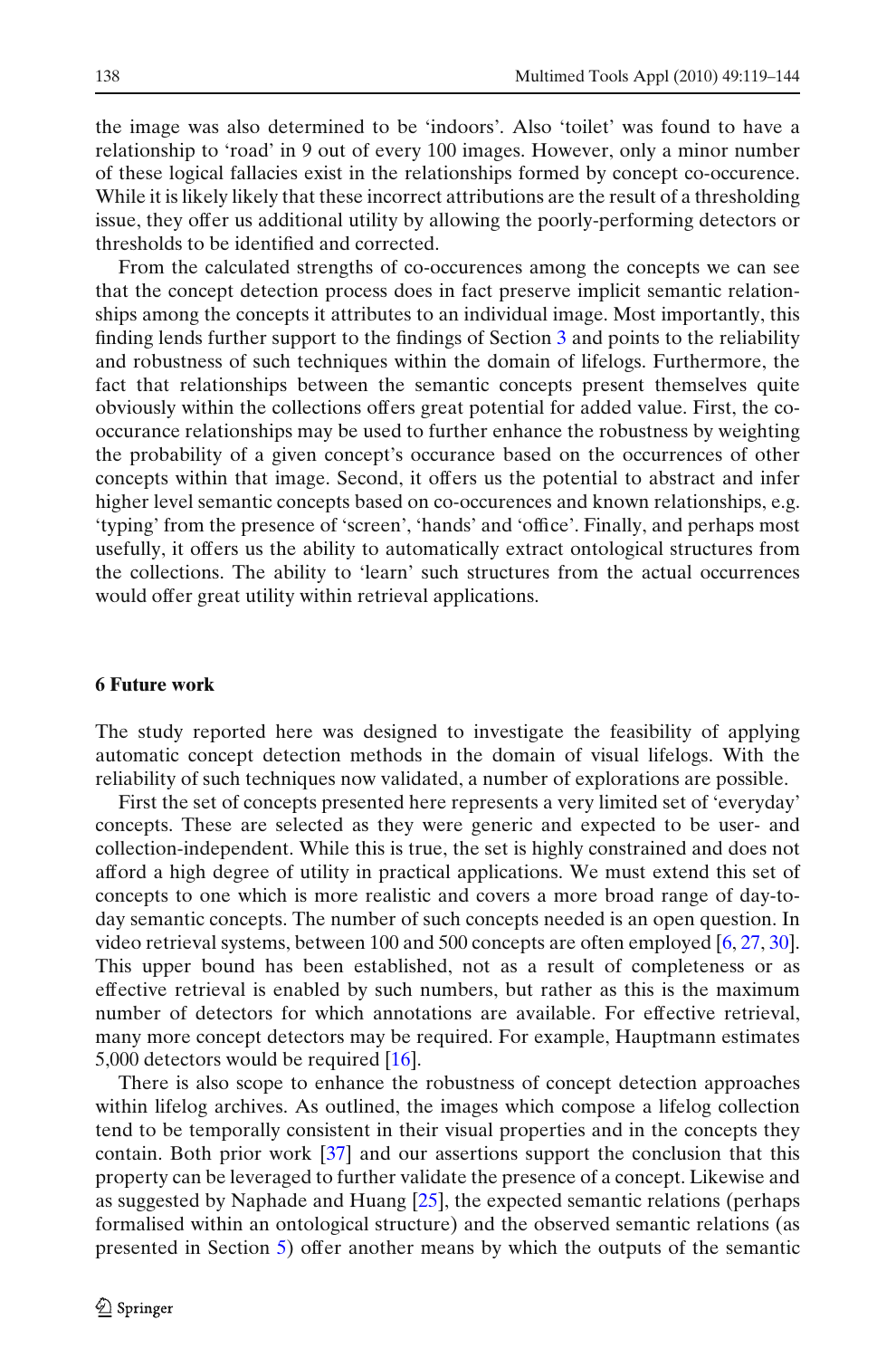<span id="page-20-0"></span>detection process can be further enhanced. These relations can be used to upweight

the probability of a concept's presence in a image depending on the presence of other concepts or be employed to downweight or remove concepts which are unlikely or non-relevant based on the presence of other concepts.

In addition to the photos the SenseCam captures, it also continually records readings from its onboard sensors (light, temperature and accelerometer sensors.) The measurements taken from these sensors could be useful to augment and enhance the detection of concepts from visual features or to detect wholly new 'activitycentric' concepts as in [\[7](#page-21-0)]. Other contextual sources such as nearby Bluetooth devices and GPS location could also be used in augmentation [\[4](#page-21-0)]. With a knowledge of location, as in the MediAssist system [\[28](#page-22-0)], context-aware concepts may be applied. For example, with a given location, and having detected an image as 'outdoors', weather conditions such as 'windy', 'overcast', or 'raining' may be applied to a image in order to supplement the detected semantic concepts.

Concept-based retrieval has been extremely effective in the domain of digital video [\[30,](#page-22-0) [31\]](#page-23-0). As in video retrieval, these concepts offer the ability to bridge semantic understanding to enable search and location of images relevant to an information need. Retrieval using automatically detected concepts within visual lifelogs should be explored. We plan to undertake evaluations on lifelog collections to assess the utility of such retrieval methods. The performance and utility of concept-based retrieval approaches should also be compared and/or augmented with other methods such as the use of social context [\[4\]](#page-21-0).

Another area for exploration would be the use of semantic concepts to determine the relative importance of various events. In previous work, the presence of faceto-face conversations and the visual novelty of a given event has been used to automatically determine event importance [\[8](#page-21-0)]. We intend to investigate the viability and accuracy of determining event importance through extracted semantic concepts.

Finally, we believe that the exploration of active learning approaches which would combine user-contributed tagging (or folksonomies) with concept detection training, could be undertaken. This would offer a means by which users could create and train new concept detectors as they explore and annotate their collections, allowing efficient and automatic annotation of new content with any available concepts while providing scope and flexibility for a user to personalise their set of concepts.

# **7 Conclusions**

Rapid and flexible access to the contents of a visual lifelog is essential to its utility and usability. However, as such collections are large and ever-growing, this is particularly challenging. Manual browsing or annotation of the collection to enable retrieval is impractical and we should seek automatic methods to provide reliable annotations to the contents of a visual lifelog. We have documented the process of applying automatic detection for 27 everyday semantic concepts to a collection of SenseCam images, and validated the outcomes. Nine annotators manually judged the accuracy of the output for these 27 concepts on a subset of 95,507 lifelog images spanning five users. We found that while the concepts' accuracy is varied, depending on the complexity and level of semantics the detector tried to extract from an image, they are largely reliable and offer on average a precision of 57% for positive matches and 93% for negative matches within such a collection.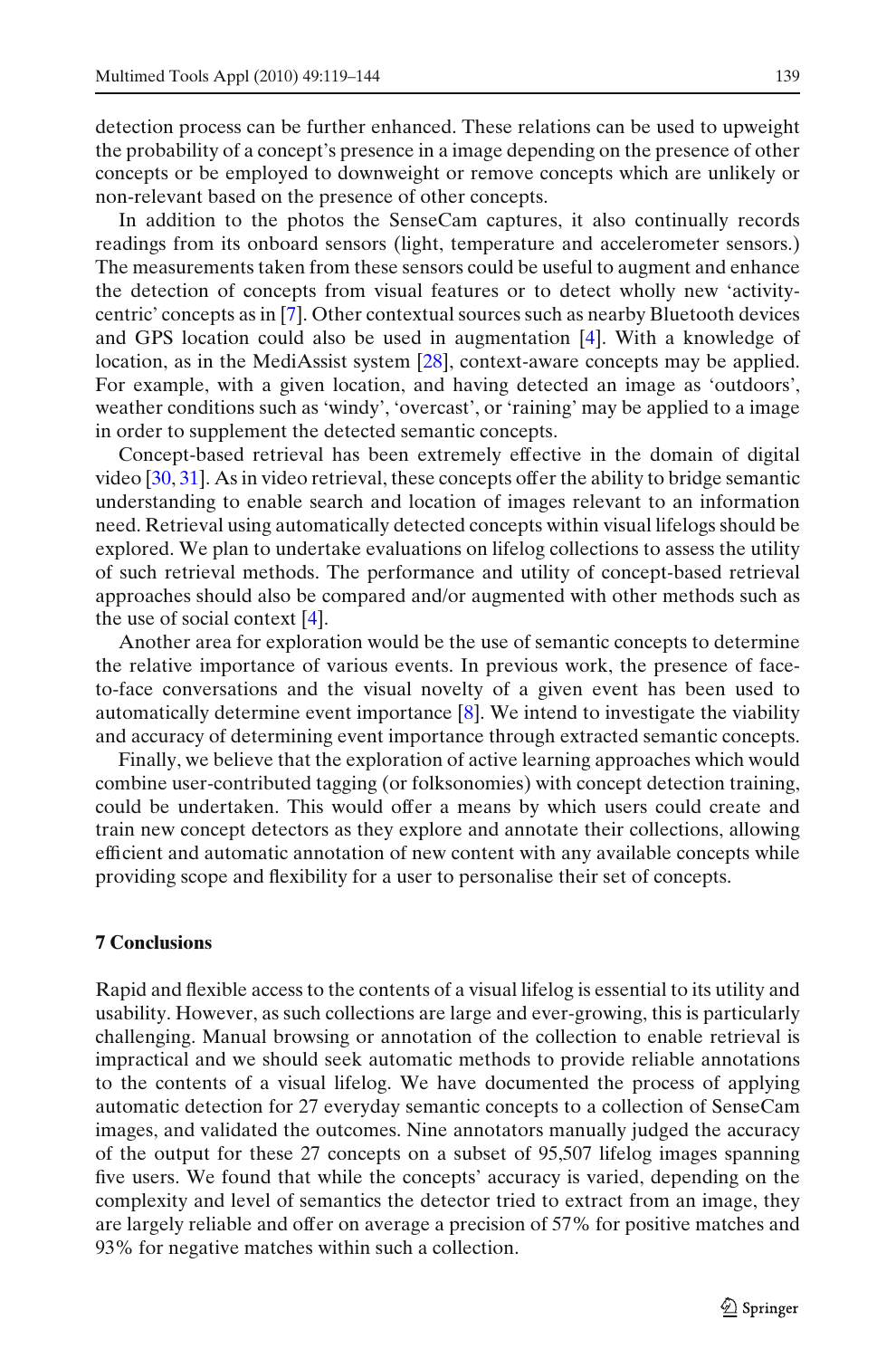<span id="page-21-0"></span>Using the output of the concept detection process, we have also explored the temporal consistency, relationships and co-occurences among the detected concepts. On average the transitional probability is 94 times larger than the marginal probability and six of the concepts displayed a transitional probability of over 0.85. Given the magnitude of the transitional probability and the significant difference between it and the marginal probability, we found the 'everyday' semantic concepts within lifelog collections to be highly temporally consistent and coherent. Furthermore, we highlight that concepts may be semantically related to one another. These relationships between the semantic concepts were found to be as expected and this illustrates that the detection process does preserve the implicit semantic relationships among the concepts. Given that the relationships between the semantic concepts present themselves quite obviously within the collections, there is great potential to infer ontological structure, to abstract new or higher-level concepts and to weight the probabilities of occurrence based on these relationships.

These results are particularly encouraging and suggest that automatic concept detection methods translate well to the domain of visual lifelogs.

**Acknowledgements** We are grateful to the AceMedia project and Microsoft Research for support. This work is supported by the Irish Research Council for Science Engineering and Technology, by Science Foundation Ireland under grant 07/CE/I1147 and by the EU IST-CHORUS project. We would also like to extend our thanks to the participants who made their personal lifelog collection available for these experiments, and who partook in the annotation effort.

## **References**

- 1. Bell G, Gemmell J (2007) A digital life. Scientific American, New York
- 2. Bovik A, Clark M, Geisler W (1990) Multichannel texture analysis using localized spatial filters. IEEE Trans Pattern Anal Mach Intell 12(1):55–73
- 3. Byrne D, Doherty AR, Snoek CG, Jones GG, Smeaton AF (2008) Validating the detection of everyday concepts in visual lifelogs. In: SAMT '08: proceedings of the 3rd international conference on semantic and digital media technologies. Springer, Berlin, pp 15–30
- 4. Byrne D, Lavelle B, Doherty AR, Jones GJF, Smeaton AF (2007) Using bluetooth and GPS metadata to measure event similarity in sensecam images. In: IMAI'07 - 5th international conference on intelligent multimedia and ambient intelligence, Salt Lake City, pp 1454–1460
- 5. Chang CC, Lin CJ (2001) LIBSVM: a library for support vector machines. [http://www.csie.ntu.](http://www.csie.ntu.edu.tw/~cjlin/libsvm) edu.tw/∼[cjlin/libsvm](http://www.csie.ntu.edu.tw/~cjlin/libsvm)
- 6. Chang SF, He J, Jiang YG, Khoury EE, Ngo CW, Yanagawa A, Zavesky E (2008) Columbia University/VIREO-CityU/IRIT TRECVid2008 High-Level feature extraction and interactive video search. In: Proceedings of TRECVid workshop, Gaithersburg, 2008
- 7. DeVaul R (2001) Real-time motion classification for wearable computing applications. Tech. rep., Massachusetts Institute of Technology, MIT, Cambridge
- 8. Doherty A, Smeaton AF (2008) Combining face detection and novelty to identify important events in a visual lifelog. In: CIT 2008—IEEE international conference on computer and information technology, workshop on image- and video-based pattern analysis and applications, Sydney
- 9. Doherty AR, Byrne D, Smeaton AF, Jones GJF, Hughes M (2008) Investigating keyframe selection methods in the novel domain of passively captured visual lifelogs. In: CIVR '08: proceedings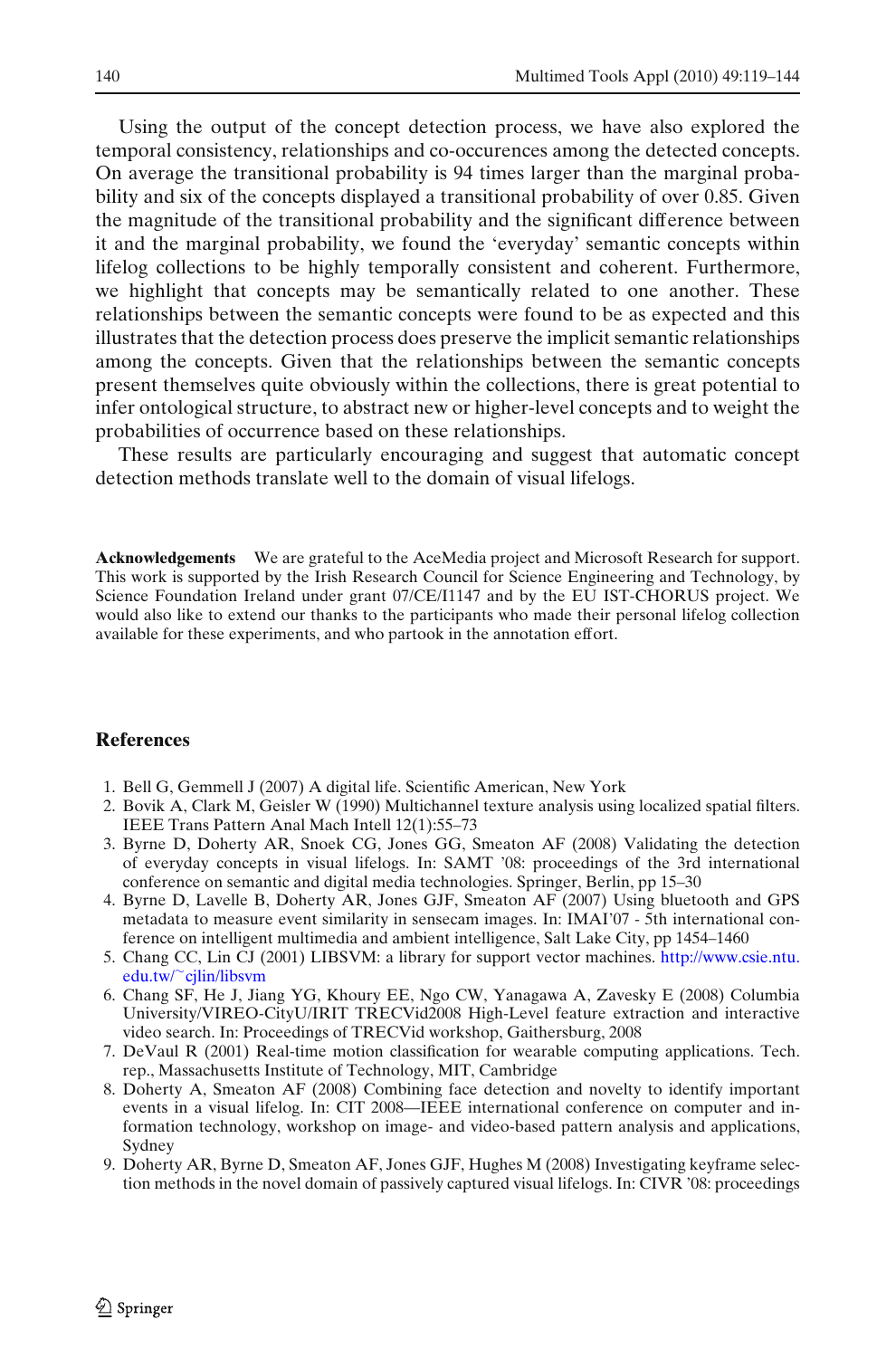<span id="page-22-0"></span>of the 2008 international conference on content-based image and video retrieval, Niagara Falls, Canada. ACM, New York, pp 259–268

- 10. Doherty AR, Smeaton AF (2008) Automatically segmenting lifelog data into events. In: WIAMIS '08: proceedings of the 2008 ninth international workshop on image analysis for multimedia interactive services, Klagenfurt, Germany. IEEE Computer Society, Washington, DC, pp 20–23
- 11. Fleiss J (1971) Measuring nominal scale agreement among many raters. Psychol Bull 76(5): 378–382
- 12. Fuller M, Kelly L, Jones GJF (2008) Applying contextual memory cues for retrieval from personal information archives. In: PIM 2008 - proceedings of personal information management, workshop at CHI 2008
- 13. Geusebroek JM (2006) Compact object descriptors from local colour invariant histograms. In: British machine vision conference, vol 3, pp 1029–1038
- 14. Geusebroek JM, Smeulders AWM (2005) A six-stimulus theory for stochastic texture. Int J Comput Vis 62:7–16
- 15. Gurrin C, Smeaton AF, Byrne D, O'Hare N, Jones GJF, O'Connor NE (2008) An examination of a large visual lifelog. In: AIRS 2008—Asia information retrieval symposium, Harbin
- 16. Hauptmann A, Yan R, Lin WH (2007) How many high-level concepts will fill the semantic gap in news video retrieval? In: CIVR '07: proceedings of the 6th ACM international conference on image and video retrieval. ACM, New York, pp 627–634
- 17. Hoang MA, Geusebroek JM, Smeulders AWM (2005) Color texture measurement and segmentation. Signal Process 85(2):265–275
- 18. Hodges S, Williams L, Berry E, Izadi S, Srinivasan J, Butler A, Smyth G, Kapur N, Wood K (2006) SenseCam: a retrospective memory aid. In: UbiComp - 8th international conference on ubiquitous computing, Calif., USA
- 19. Jiang YG, Ngo CW, Yang J (2007) Towards optimal bag-of-features for object categorization and semantic video retrieval. In: CIVR '07: proceedings of the 6th ACM international conference on image and video retrieval. ACM, New York, NY, USA, pp 494–501
- 20. Jurie F, Triggs B (2005) Creating efficient codebooks for visual recognition. In: Computer vision, 2005. ICCV 2005. Tenth IEEE international conference on 1, 604–610, vol 1
- 21. Kapur J, Sahoo P, Wong A (1985) A new method for gray-level picture thresholding using the entropy of the histogram. Comput Vis Graph Image Process 29(3):273–285
- 22. Landis JR, Koch GG (1977) The measurement of observer agreement for categorical data. Biometrics 33(1):159–174
- 23. Lee H, Smeaton AF, O'Connor NE, Jones GJ (2006) Adaptive visual summary of lifelog photos for personal information management. In: AIR Workshop—1st international workshop on adaptive information retrieval, Glasgow, pp 22–23
- 24. Lin HT, Lin CJ, Weng R (2007) A note on Platt's probabilistic outputs for support vector machines. Mach Learn 68(3):267–276
- 25. Naphade H, Huang T (2001) A probabilistic framework for semantic video indexing, filtering, and retrieval. IEEE Trans Multimedia 3(1):141–151
- 26. Naphade MR, Kennedy L, Kender JR, Chang SF, Smith JR, Over P, Hauptmann A (2005) A light scale concept ontology for multimedia understanding for TRECVid 2005. Tech. rep., In IBM Research Technical Report
- 27. Natsev A, Jiangy W, Merlery M, Smith JR, Tesic J, Xie L, Yan R (2008) IBM research TRECVid-2008 video retrieval system. In: Proceedings of TRECVid workshop, 2008, Gaithersburg
- 28. O'Hare N, Lee H, Cooray S, Gurrin C, Jones GJF, Malobabic J, O'Connor NE, Smeaton AF, Uscilowski B (2006) MediAssist: using content-based analysis and context to manage personal photo collections. In: CIVR2006 - 5th international conference on image and video retrieval. Springer, Tempe, pp 529–532
- 29. Smeaton A, Over P, Kraaij W (2006) Evaluation campaigns and TRECVid. In: Proceedings of the 8th ACM international workshop on multimedia information retrieval. ACM, New York, pp 321–330
- 30. Snoek CGM, Everts I, van Gemert JC, Geusebroek JM, Huurnink B, Koelma DC, van Liempt M, de Rooij O, van de Sande KEA, Smeulders AWM, Uijlings JRR, Worring M (2007) The MediaMill TRECVid 2007 semantic video search engine. In: Proceedings of TRECVid workshop, Gaithersburg, 2007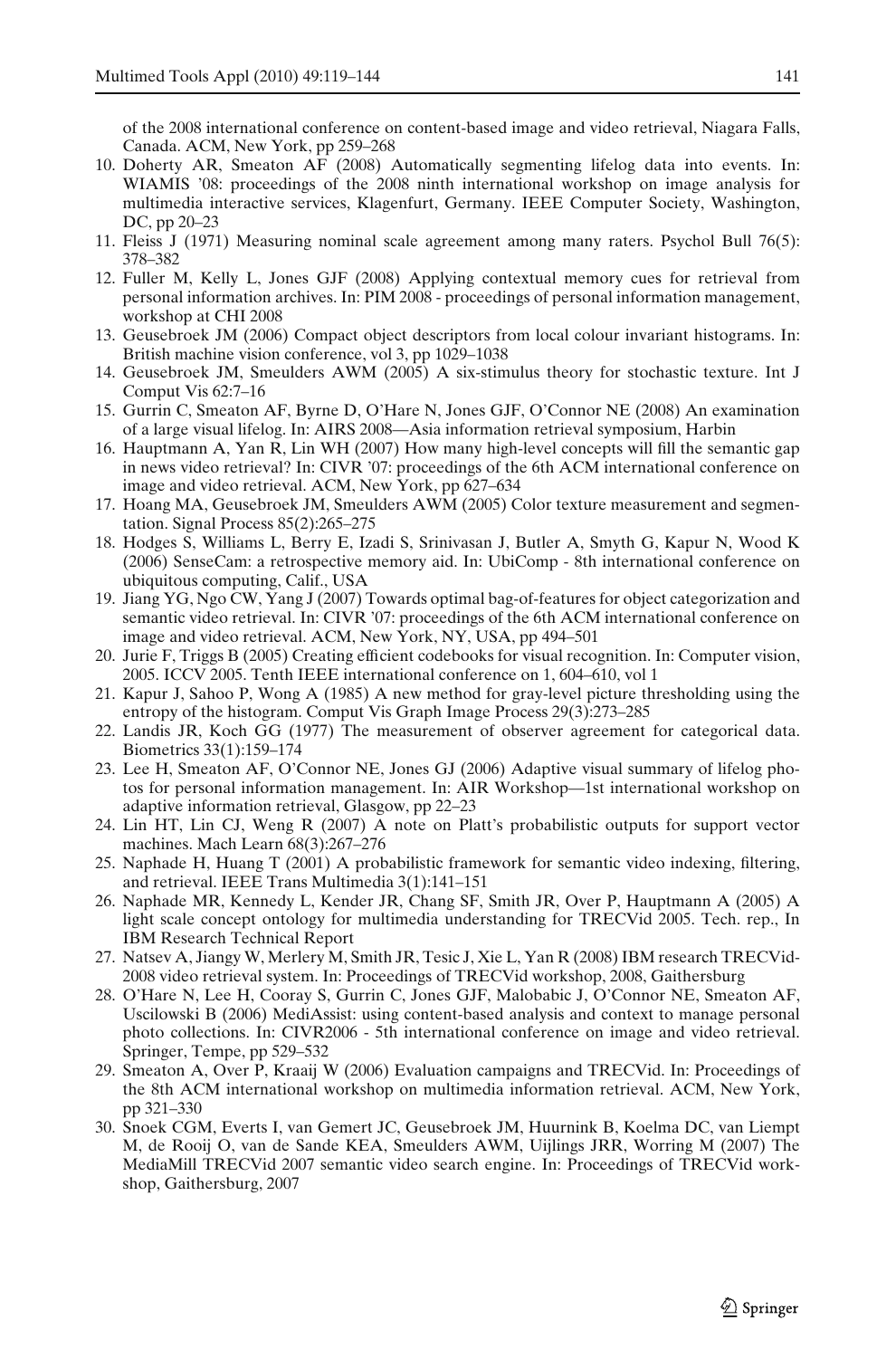- <span id="page-23-0"></span>31. Snoek CGM, van Gemert JC, Gevers T, Huurnink B, Koelma DC, van Liempt M, de Rooij O, van de Sande KEA, Seinstra FJ, Smeulders AWM, Thean AHC, Veenman CJ, Worring M (2006) The MediaMill TRECVID 2006 semantic video search engine. In: Proceedings of the TRECVID workshop, Gaithersburg
- 32. Snoek CGM, Worring M, van Gemert JC, Geusebroek JM, Smeulders AWM (2006) The challenge problem for automated detection of 101 semantic concepts in multimedia. In: MULTIME-DIA '06: proceedings of the 14th annual ACM international conference on multimedia, Santa Barbara, CA, USA. ACM, New York, pp 421–430
- 33. van Gemert JC, Snoek CGM, Veenman CJ, Smeulders AWM, Geusebroek JM (2009) Comparing compact codebooks for visual categorization. Comput Vis Image Underst. doi[:10.1016/](http://dx.doi.org/10.1016/j.cviu.2009.08.004) [j.cviu.2009.08.004](http://dx.doi.org/10.1016/j.cviu.2009.08.004)
- 34. Vapnik VN (2000) The nature of statistical learning theory, 2nd edn. Springer, New York
- 35. Wang D, Liu X, Luo L, Li J, Zhang B (2007) Video diver: generic video indexing with diverse features. In: MIR '07: proceedings of the 9th ACM international workshop on workshop on multimedia information retrieval, Augsburg, Germany. ACM, New York, pp 61–70
- 36. Yanagawa A, Chang SF, Kennedy L, Hsu W (2007) Columbia University's baseline detectors for 374 LSCOM semantic visual concepts. Tech. rep., Columbia University
- 37. Yang J, Hauptmann AG (2006) Exploring temporal consistency for video analysis and retrieval. In: MIR '06: proceedings of the 8th ACM international workshop on multimedia information retrieval, Santa Barbara, pp 33–42



**Daragh Byrne** is a PhD Student with the Centre for Digital Video Processing (CDVP) at Dublin City University (DCU), under the supervision of Dr. Gareth Jones. He is funded by a research scholarship awarded by the Irish Research Council for Science, Engineering and Technology (IRCSET) since 2007 and his work is also supported by the CLARITY centre. He holds a M.Res. degree in Design and Evaluation of Advanced interactive Systems from Lancaster University and a BSc. in Computer Applications from DCU. Since joining the CDVP, he has published over 25 scientific papers and has been actively involved in the lifelogging domain. The majority of his work focuses in this area and his PhD thesis will focus on creating digital narratives from multimodal lifelog content.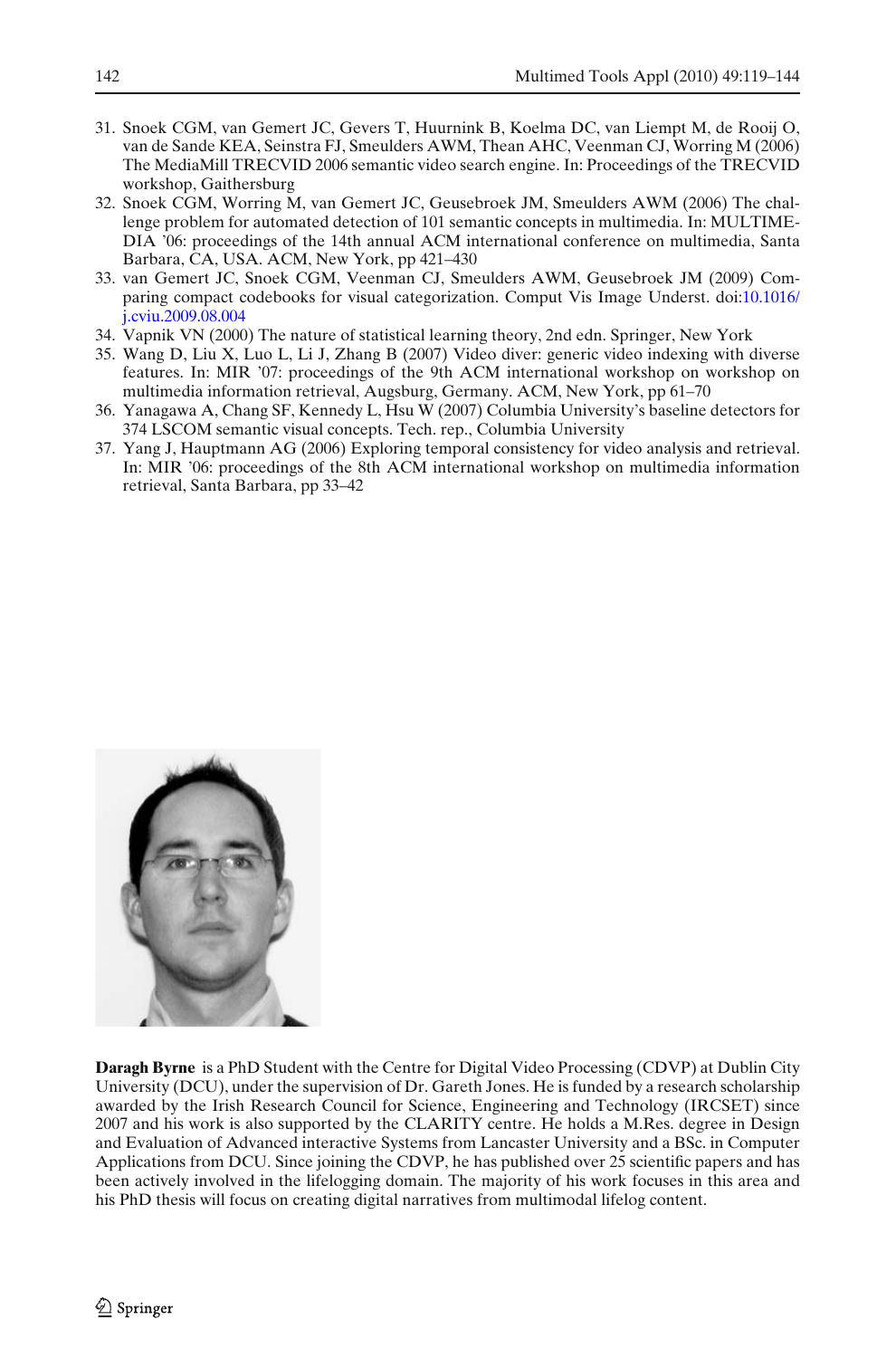

**Aiden R. Doherty** is a postdoctoral researcher in CLARITY: Centre for Sensor Web Technologies. His research interests cover lifelogging, sports & personal health IT applications, location aware computing, multimedia information management, brain wave readers, and data mining. He has approximately 15 publications, has given 5 seminar talks and had a three month internship with Microsoft Research in Redmond, WA, USA. He has also distributed a lifelogging browsing system to over 10 universities to enable the field proceed more efficiently. He holds a 1:1 BSc in computer science from the University of Ulster, and at the age of 24 a PhD from Dublin City University where he was a government of Ireland research scholar.



**Cees G. M. Snoek** received the M.Sc. degree in business information systems (2000) and the Ph.D. degree in computer science (2005) both from the University of Amsterdam, The Netherlands. He is currently a senior researcher at the Intelligent Systems Lab Amsterdam, funded by a young talent (VENI) grant from the Netherlands Organization for Scientific Research. He was a Visiting Scientist at Informedia, Carnegie Mellon University, USA in 2003. His research interests focus on video retrieval. He has published over 70 refereed scientific papers. Dr. Snoek is a lead researcher of the award-winning MediaMill Semantic Video Search Engine, which is a consistent top performer in the yearly NIST TRECVID evaluations. He is initiator and co-organizer of the annual VideOlympics, and a lecturer of post-doctoral courses given at international conferences and European summer schools. Dr. Snoek is a member of ACM and IEEE.